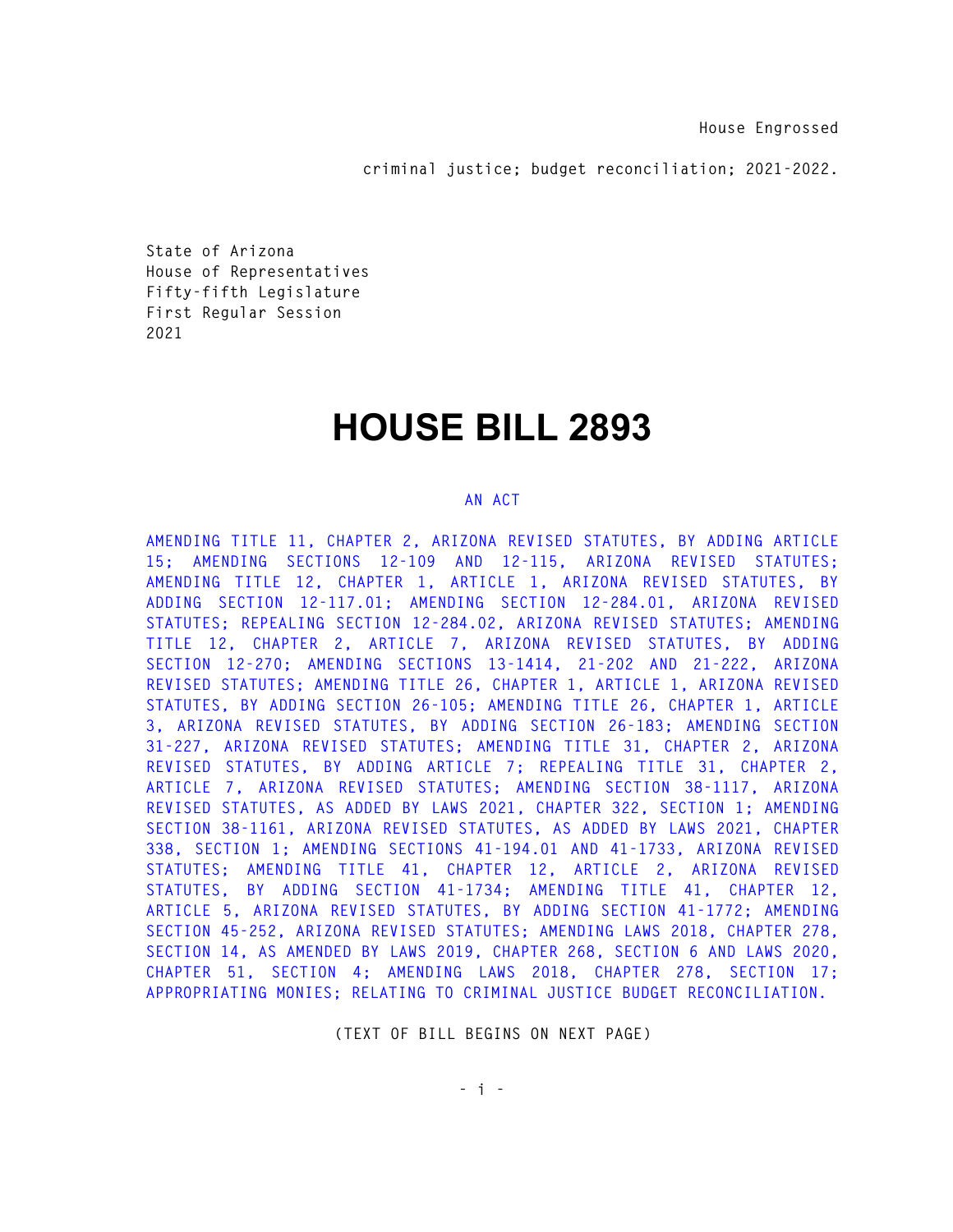**1 Be it enacted by the Legislature of the State of Arizona: 2 Section 1. Title 11, chapter 2, Arizona Revised Statutes, is 3 amended by adding article 15, to read: 4 ARTICLE 15. COORDINATED REENTRY PLANNING SERVICES PROGRAMS 5 11-392. Coordinated reentry planning services programs; 6 cross-system recidivism tracking database; planning 7 committee 8 A. A COUNTY MAY ESTABLISH A COORDINATED REENTRY PLANNING SERVICES 9 PROGRAM WITHIN A COUNTY JAIL FOR THE PURPOSE OF SCREENING AND ASSESSING 10 PERSONS WHO ARE BOOKED INTO A COUNTY JAIL AND CONNECTING THOSE PERSONS 11 WITH BEHAVIORAL HEALTH AND SUBSTANCE USE DISORDER TREATMENT PROVIDERS AT 12 THE EARLIEST POSSIBLE STAGE IN THE CRIMINAL JUSTICE PROCESS. 13 B. SUBJECT TO AVAILABLE MONIES, A COORDINATED REENTRY PLANNING 14 SERVICES PROGRAM MUST: 15 1. ALLOW ENTITIES TO ACCESS AND USE A CROSS-SYSTEM RECIDIVISM 16 TRACKING DATABASE THAT INCORPORATES DATA OBTAINED FROM PREARREST DIVERSION 17 PROGRAMS, REENTRY SCREENINGS THAT OCCUR DURING THE BOOKING PROCESS, 18 REENTRY PLANNING THAT OCCURS BEFORE AND DURING RELEASE AND POSTRELEASE 19 TREATMENT ENGAGEMENT. 20 2. ALLOW ENTITIES TO WORK IN CONJUNCTION WITH COUNTIES, CITIES, 21 TOWNS AND OTHER POLITICAL SUBDIVISIONS OF THIS STATE AND WITH SUPERIOR 22 COURTS TO ESTABLISH AN INFORMATION EXCHANGE MECHANISM THAT INCLUDES 23 REENTRY PLANNING EFFORTS. 24 3. ALLOW COUNTY AND COMMUNITY-WIDE COLLABORATIVE EFFORTS TO BE 25 ESTABLISHED AND MAINTAINED FOR JAIL REENTRY PLANNING SERVICES THAT INCLUDE 26 TREATMENT, PEER SUPPORT, HOUSING, TRANSPORTATION AND EMPLOYMENT SERVICES 27 AND ALL BRANCHES OF THE CRIMINAL JUSTICE AND COURT SYSTEMS BY DEVELOPING A 28 NEW COALITION OR EXTENDING AN EXISTING COALITION. 29 4. ESTABLISH WORKING AGREEMENTS WITH COALITION PARTNERS IN WHICH 30 TREATMENT PROVIDERS USE THE CROSS-SYSTEM RECIDIVISM TRACKING DATABASE TO 31 RECORD POSTRELEASE TREATMENT ENGAGEMENT. 32 5. USE THE CROSS-SYSTEM RECIDIVISM TRACKING DATABASE TO RECORD 33 BASELINE AND ONGOING STATISTICS FOR IDENTIFIED NEEDS, REFERRALS AND FUTURE 34 RECIDIVISM OF REENTRY COORDINATION PARTICIPANTS. 35 C. A COUNTY THAT ESTABLISHES A COORDINATED REENTRY PLANNING 36 SERVICES PROGRAM SHALL ESTABLISH A PLANNING COMMITTEE TO DEVELOP THE 37 PROGRAM'S POLICIES AND PROCEDURES, INCLUDING ELIGIBILITY CRITERIA, PROGRAM 38 IMPLEMENTATION AND OPERATION. AT A MINIMUM THE PLANNING COMMITTEE SHALL 39 CONSIST OF THE FOLLOWING PERSONS: 40 1. REPRESENTATIVES OF THE LAW ENFORCEMENT AGENCIES PARTICIPATING IN 41 THE PROGRAM. 42 2. A REPRESENTATIVE OF THE PROGRAM SERVICES PROVIDER. 43 3. A PUBLIC DEFENDER OR THE PUBLIC DEFENDER'S DESIGNEE. 44 4. A PROSECUTING ATTORNEY OR THE PROSECUTING ATTORNEY'S DESIGNEE.**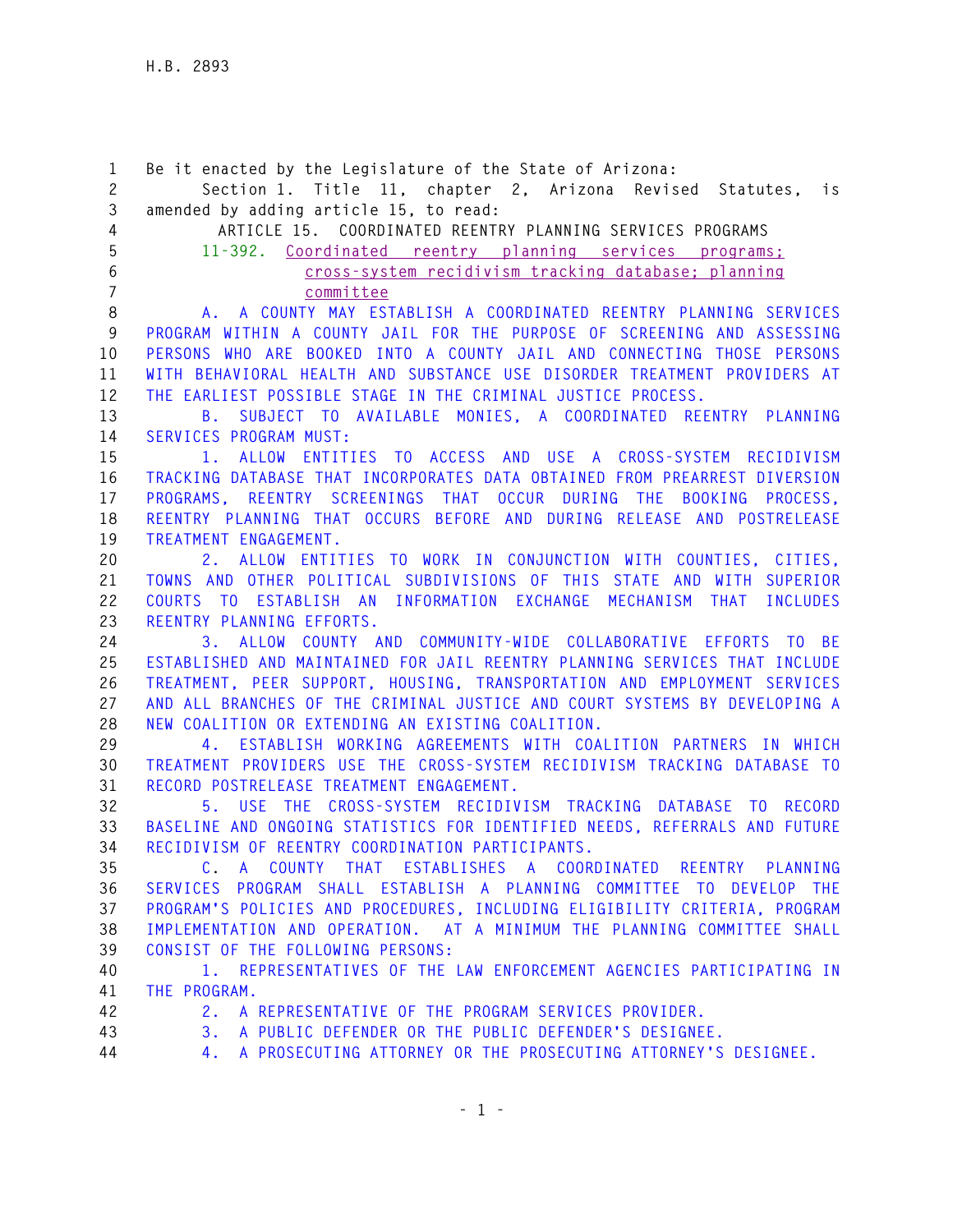**1 5. A PRESIDING SUPERIOR COURT JUDGE OR THE SUPERIOR COURT JUDGE'S 2 DESIGNEE. 3 6. A CLERK OF THE COURT OR THE CLERK'S DESIGNEE. 4 7. OTHER STAKEHOLDERS. 5 Sec. 2. Section 12-109, Arizona Revised Statutes, is amended to 6 read: 7 12-109. Rules and administrative orders of pleading, practice 8 and procedure; adoption; prohibitions; distribution 9 A. The supreme court, by rules promulgated from time to time OR 10 ADMINISTRATIVE ORDERS, shall regulate pleading, practice and procedure in 11 judicial proceedings in all courts of the THIS state for the purpose of 12 simplifying such TO SIMPLIFY pleading, practice and procedure and 13 promoting PROMOTE speedy determination of litigation upon ON its merits. 14 B. The rules AND ADMINISTRATIVE ORDERS shall not DO ANY OF THE 15 FOLLOWING: 16 1. Abridge, enlarge or modify substantive rights of a litigant. 17 2. ABRIDGE, ENLARGE OR MODIFY STATUTORY, CONTRACTUAL OR COMMON LAW 18 REAL PROPERTY RIGHTS OR QUESTIONS OF SUBSTANTIVE LAW. 19 B. C. The supreme court shall print and distribute the rules AND 20 ADMINISTRATIVE ORDERS to all members of the state bar and to all other 21 persons who apply. 22 C. D. The rules shall not become effective until sixty days after 23 distribution. 24 Sec. 3. Section 12-115, Arizona Revised Statutes, is amended to 25 read: 26 12-115. Additional filing, appearance and answer or response 27 fees; deposit 28 A. In addition to any other assessment authorized by law, the 29 supreme court shall establish an additional fee on each filing, appearance 30 and answer or response fee charged by a clerk of the superior court. 31 B. The clerk shall collect the additional fee and monthly remit the 32 additional fees to the county treasurer. The county treasurer shall 33 transmit the fees to the state treasurer on or before the fifteenth day of 34 each month for deposit, pursuant to sections 35-146 and 35-147, in the 35 Arizona lengthy trial AND DIGITAL EVIDENCE fund established by section 36 21-222. The state treasurer shall invest and divest monies in the fund as 37 provided by section 35-313, and monies earned from investment shall be 38 credited to the fund. 39 C. The additional fee may be deferred or waived pursuant to 40 sections 12-302 and 12-304. 41 D. In establishing the additional fees under subsection A of this 42 section, the supreme court may designate by rule that the additional fees 43 not be imposed on filings in TYPES OF cases that involve minimal use of 44 court resources, or that are not afforded the opportunity for a trial by 45 jury OR THAT DO NOT INVOLVE THE USE OF DIGITAL EVIDENCE.**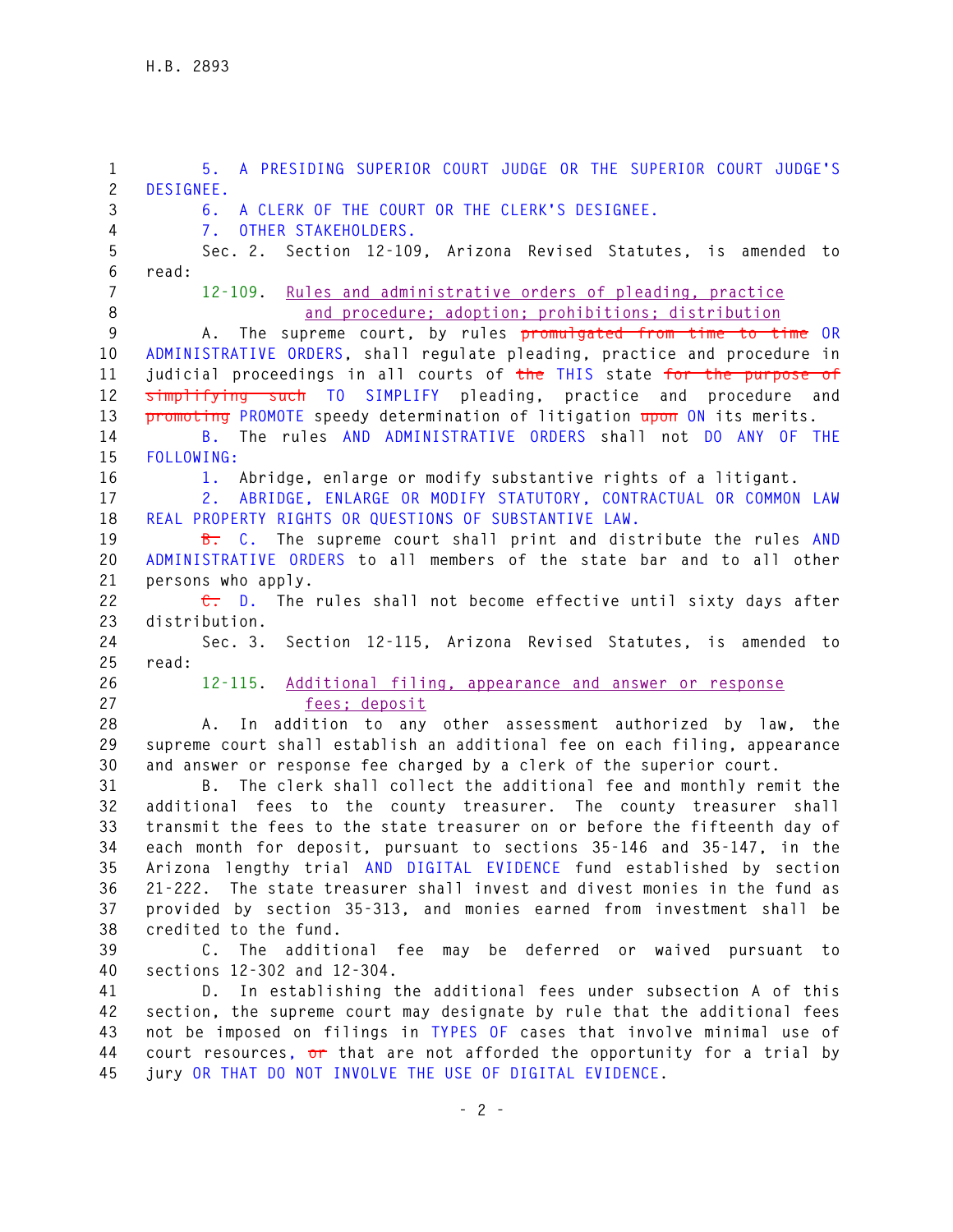**1 Sec. 4. Title 12, chapter 1, article 1, Arizona Revised Statutes, 2 is amended by adding section 12-117.01, to read: 3 12-117.01. General adjudication personnel and support fund; 4 exemption; purposes; joint legislative budget 5 committee review 6 A. THE GENERAL ADJUDICATION PERSONNEL AND SUPPORT FUND IS 7 ESTABLISHED CONSISTING OF MONIES APPROPRIATED BY THE LEGISLATURE. THE 8 SUPREME COURT SHALL ADMINISTER THE FUND. MONIES IN THE FUND ARE 9 CONTINUOUSLY APPROPRIATED AND ARE EXEMPT FROM THE PROVISIONS OF SECTION 10 35-190 RELATING TO LAPSING OF APPROPRIATIONS. 11 B. MONIES IN THE FUND SHALL BE USED BY BOTH: 12 1. THE SUPREME COURT TO PROVIDE ADDITIONAL FULL-TIME PERSONNEL FOR 13 THE GENERAL ADJUDICATION AS PRESCRIBED IN SECTION 45-252, SUBSECTION D AND 14 TO PROVIDE CASE MANAGEMENT AND OTHER SUPPORT EQUIPMENT, SERVICES AND 15 PERSONNEL. 16 2. THE DEPARTMENT OF WATER RESOURCES FOR ADDITIONAL FULL-TIME 17 PERSONNEL AND OTHER EQUIPMENT AND SERVICES RELATED TO THE GENERAL 18 ADJUDICATION. 19 C. FOR FISCAL YEARS 2021-2022 AND 2022-2023, BEFORE ANY MONIES ARE 20 SPENT FROM THE FUND, THE SUPREME COURT AND THE DEPARTMENT OF WATER 21 RESOURCES SHALL SUBMIT AN EXPENDITURE PLAN TO THE JOINT LEGISLATIVE BUDGET 22 COMMITTEE. THE CHAIRPERSON OF THE JOINT LEGISLATIVE BUDGET COMMITTEE 23 SHALL DETERMINE WHETHER THE SUBMITTED PLAN REQUIRES REVIEW BEFORE THE FULL 24 COMMITTEE. 25 Sec. 5. Section 12-284.01, Arizona Revised Statutes, is amended to 26 read: 27 12-284.01. Document and digital evidence storage and 28 retrieval conversion fund; purposes 29 A. A THE document AND DIGITAL EVIDENCE storage and retrieval 30 conversion fund for the clerk of the superior court is established 31 consisting of monies received pursuant to subsection C of this section. 32 B. Except as provided in section 12-284.02, The clerk of the 33 superior court shall administer the fund. The clerk, in coordination with**  34 the presiding judge, shall expend monies in the fund<sub>,</sub> subject to approval **35 by the county board of supervisors, in order FOR THE FOLLOWING PURPOSES: 36 1. To defray the cost of converting and maintaining the clerk's 37 document storage and retrieval system AND TO CONVERT to micrographics or 38 computer automation. The monies collected pursuant to section 12-284.02, 39 subsection B shall be used to improve access to court records. 40 2. TO MANAGE AND STORE DIGITAL EVIDENCE AND TO FACILITATE THE 41 DISPLAY OF EVIDENCE TO THE JURY AND COURT AT A TRIAL AND RELATED 42 PROCEEDINGS. 43 C. In addition to the filing or appearance fee charged pursuant to 44 chapter 3, article 2 of this title or section 12-1705, the presiding judge 45 of the superior court may assess each person required to pay a filing or**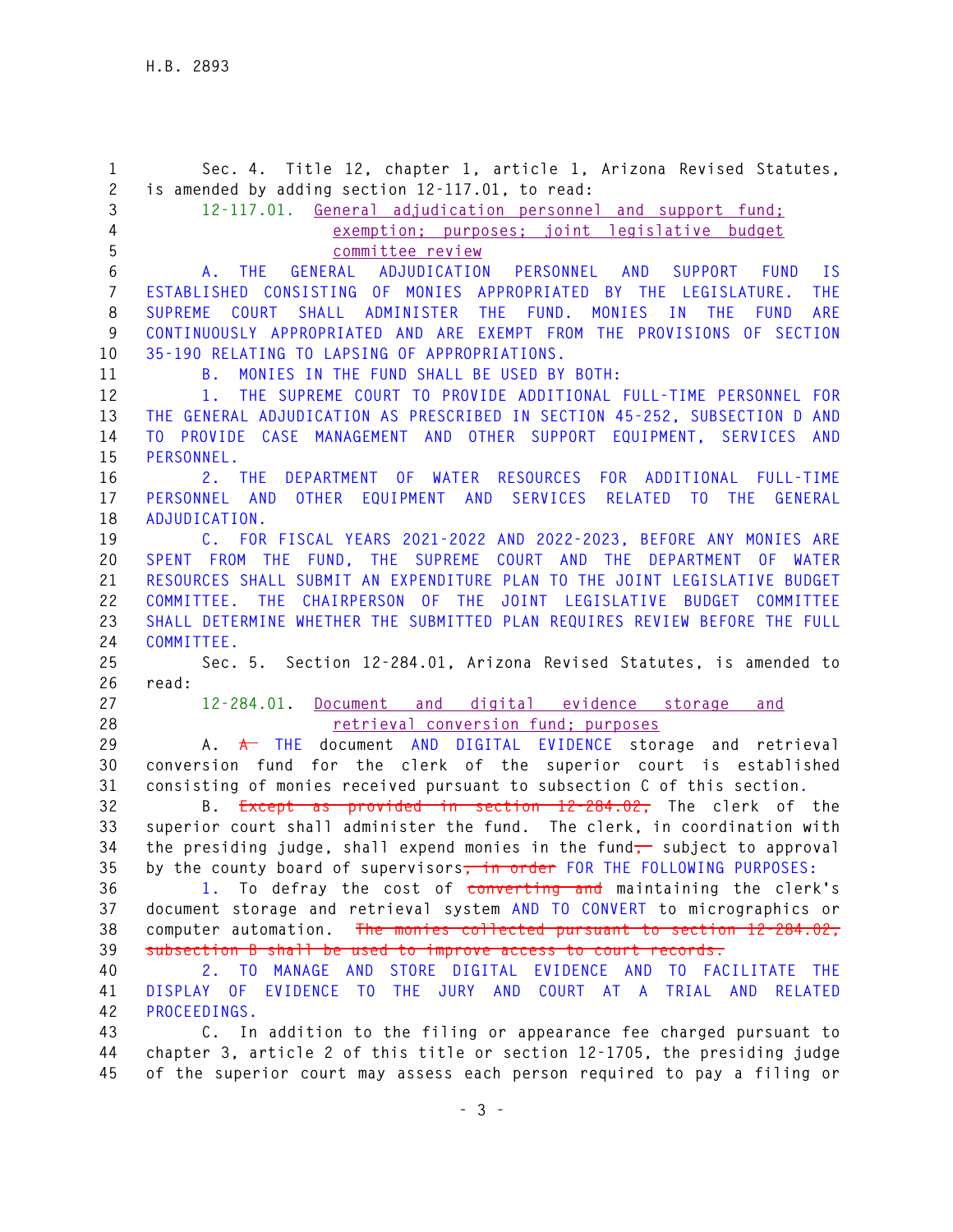**1 appearance fee under such article or sections an additional fee of not to 2 exceed fifteen dollars MORE THAN \$15. All monies received from the 3 additional fee pursuant to this subsection shall be transmitted to the 4 county treasurer and placed in the document AND DIGITAL EVIDENCE storage 5 and retrieval conversion fund for the clerk of the superior court.** 

**6 D. The clerk shall annually submit to the presiding judge the 7 amount of projected revenues to be raised for the document AND DIGITAL 8 EVIDENCE storage and retrieval conversion fund pursuant to this 9 section. If projected revenues of the fund are deemed insufficient to pay 10 for conversion costs, fund monies may accumulate until sufficient monies 11 are available in the fund.** 

**12 Sec. 6. Repeal**

**13 Section 12-284.02, Arizona Revised Statutes, is repealed.** 

**14 Sec. 7. Title 12, chapter 2, article 7, Arizona Revised Statutes, 15 is amended by adding section 12-270, to read:** 

**16 12-270. Probation success incentive payments and grants;** 

**17 baseline calculations; annual reports; definitions** 

**18 A. THE ADMINISTRATIVE OFFICE OF THE COURTS, IN CONSULTATION WITH 19 EACH COUNTY'S ADULT PROBATION DEPARTMENT, SHALL CALCULATE A COUNTY 20 PROBATION SUCCESS INCENTIVE PAYMENT FOR EACH COUNTY FOR THE MOST RECENTLY 21 COMPLETED FISCAL YEAR. EACH COUNTY'S PROBATION SUCCESS INCENTIVE PAYMENT 22 EQUALS THE NUMBER OF PROBATIONERS SUCCESSFULLY PREVENTED FROM ENTERING 23 PRISON, COMPARED TO THE COUNTY-SPECIFIC HISTORICAL BASELINES CALCULATED IN 24 SUBSECTION G, PARAGRAPH 1 OF THIS SECTION MULTIPLIED BY FIFTY PERCENT OF 25 THE MARGINAL COST OF INCARCERATION AS REQUIRED BY SUBSECTION F OF THIS 26 SECTION. THE ADMINISTRATIVE OFFICE OF THE COURTS SHALL CALCULATE A 27 STATEWIDE PROBATION SUCCESS INCENTIVE GRANT PAYMENT THAT EQUALS THE NUMBER 28 OF PROBATIONERS SUCCESSFULLY PREVENTED FROM ENTERING PRISON STATEWIDE, 29 COMPARED TO THE STATEWIDE HISTORICAL BASELINE CALCULATED IN SUBSECTION G, 30 PARAGRAPH 1 OF THIS SECTION MULTIPLIED BY TWENTY-FIVE PERCENT OF THE 31 MARGINAL COST OF INCARCERATION AS REQUIRED BY SUBSECTION F OF THIS 32 SECTION. SUBJECT TO LEGISLATIVE APPROPRIATION, THE ADMINISTRATIVE OFFICE 33 OF THE COURTS SHALL PROPORTIONATELY ALLOCATE THE COUNTY PROBATION SUCCESS 34 INCENTIVE PAYMENTS TO EACH COUNTY BASED ON THE SPECIFIC CALCULATIONS MADE 35 PURSUANT TO SUBSECTION G OF THIS SECTION. SUBJECT TO LEGISLATIVE 36 APPROPRIATION, THE ADMINISTRATIVE OFFICE OF THE COURTS SHALL DEPOSIT THE 37 STATEWIDE PROBATION SUCCESS INCENTIVE GRANT PAYMENT IN A SUBACCOUNT 38 ESTABLISHED BY THE ADMINISTRATIVE OFFICE OF THE COURTS FOR THE PURPOSE OF 39 RECIDIVISM REDUCTION AND IMPROVING PROBATION SERVICES.** 

**40 B. EACH COUNTY SHALL USE ITS PROBATION SUCCESS INCENTIVE PAYMENT 41 AND ANY MONIES RECEIVED FROM A STATEWIDE PROBATION SUCCESS INCENTIVE GRANT 42 TO IMPROVE SUPERVISION AND REHABILITATIVE SERVICES FOR PROBATIONERS, 43 INCLUDING ANY OF THE FOLLOWING:** 

**44 1. IMPLEMENTING AND EXPANDING EVIDENCE-BASED PRACTICES FOR RISK AND 45 NEEDS ASSESSMENTS FOR INDIVIDUALIZED PROGRAMMING.**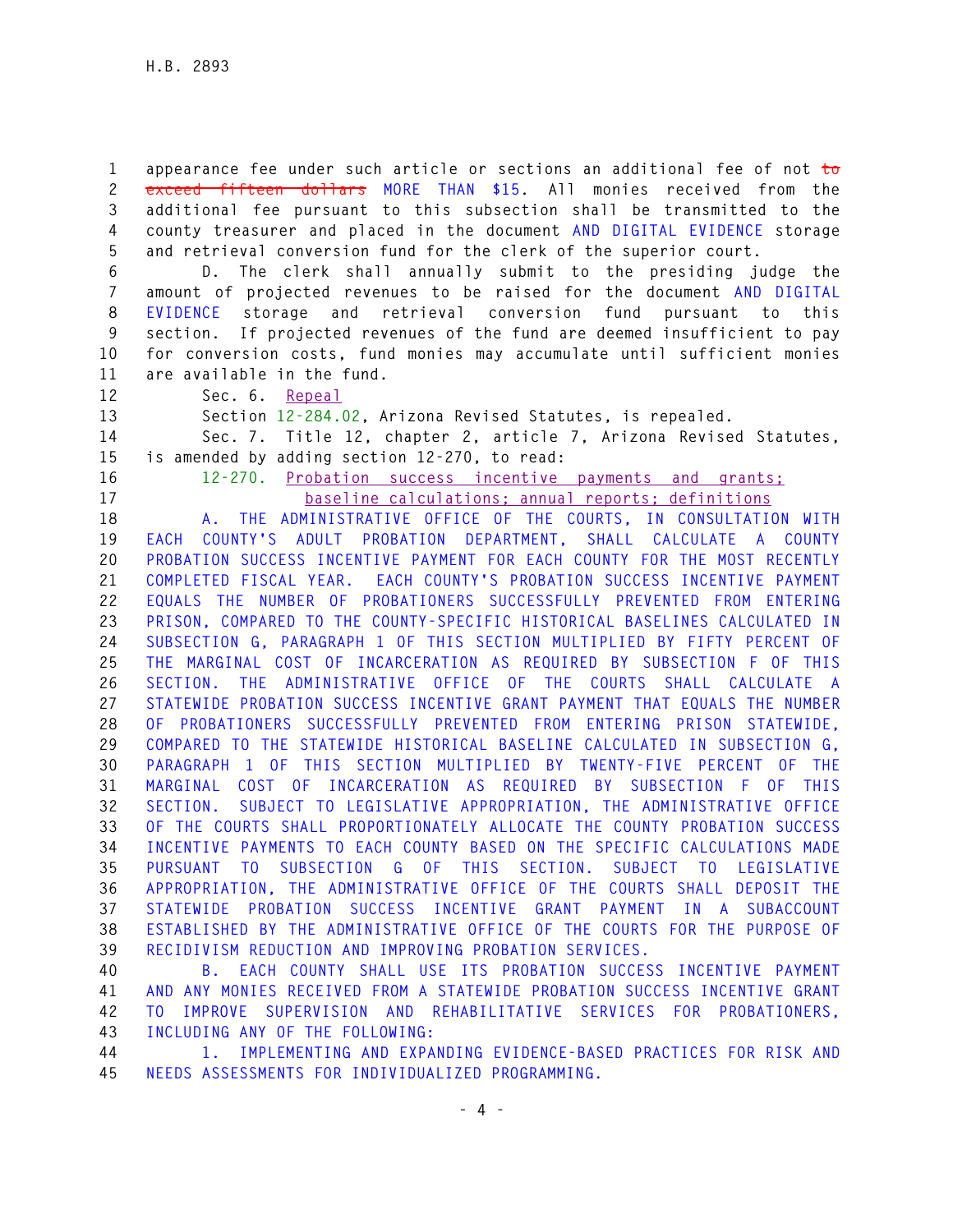**1 2. IMPLEMENTING AND EXPANDING INTERMEDIATE SANCTIONS, INCLUDING 2 MANDATORY COMMUNITY RESTITUTION, HOME DETENTION, DAY REPORTING, 3 RESTORATIVE JUSTICE PROGRAMS AND WORK FURLOUGH PROGRAMS.** 

**4 3. EXPANDING THE AVAILABILITY OF EVIDENCE-BASED PRACTICES FOR 5 REHABILITATION PROGRAMS, INCLUDING DRUG AND ALCOHOL TREATMENT, MENTAL 6 HEALTH TREATMENT, ANGER MANAGEMENT, COGNITIVE BEHAVIOR PROGRAMS AND JOB 7 TRAINING AND EMPLOYMENT SERVICES.** 

**8 4. RECOGNIZING AND REWARDING PROBATION OFFICERS IN ADULT PROBATION 9 DEPARTMENTS WHOSE WORK HAS ADVANCED THE IMPLEMENTATION OF EVIDENCE-BASED 10 PRACTICES OR WHO HAVE CONTRIBUTED TO THE PROBATION DEPARTMENT'S RECIDIVISM 11 REDUCTION EFFORTS.** 

**12 5. PAYING FOR CONTINUING EDUCATION AND TRAINING THAT FOCUSES ON 13 EVIDENCE-BASED PRACTICES FOR PROBATION OFFICERS OR PROBATION STAFF, OR 14 BOTH.** 

**15 6. EVALUATING THE EFFECTIVENESS OF REHABILITATION AND SUPERVISION 16 PROGRAMS AND ENSURING PROGRAM FIDELITY.** 

**17 C. THE ADMINISTRATIVE OFFICE OF THE COURTS SHALL ALLOCATE COUNTY 18 PROBATION SUCCESS INCENTIVE PAYMENTS TO EACH COUNTY FOR DISTRIBUTION TO 19 THE COUNTY'S ADULT PROBATION DEPARTMENT TO IMPLEMENT THE PROGRAMS 20 PRESCRIBED IN SUBSECTION B OF THIS SECTION. A BOARD THAT INCLUDES THE 21 CHIEF PROBATION OFFICER FROM EACH COUNTY SHALL DETERMINE THE DISTRIBUTION 22 OF STATEWIDE PROBATION SUCCESS INCENTIVE GRANT MONIES. A COUNTY'S CHIEF 23 PROBATION OFFICER MUST BE RECUSED IN A VOTE THAT MAY AWARD A GRANT TO THE 24 CHIEF PROBATION OFFICER'S PROBATION DEPARTMENT. THE COUNTY AND STATEWIDE 25 PROBATION SUCCESS INCENTIVE PAYMENTS ALLOCATED PURSUANT TO THIS SECTION 26 SHALL BE USED TO SUPPLEMENT, NOT SUPPLANT, ANY OTHER STATE OR COUNTY 27 APPROPRIATION FOR THE ADULT PROBATION DEPARTMENT.** 

**28 D. FOR ANY COUNTY OR STATEWIDE PROBATION SUCCESS INCENTIVE PAYMENTS 29 ALLOCATED OR GRANTS AWARDED TO A COUNTY, THE COUNTY SHALL DISTRIBUTE THE 30 ALLOCATED MONIES TO ITS ADULT PROBATION DEPARTMENT, WHICH MUST USE THE 31 MONIES FOR IMPROVING PROBATION SERVICES AND RECIDIVISM REDUCTION FUNDING 32 ACTIVITIES PRESCRIBED IN SUBSECTION B OF THIS SECTION. IN THE COUNTY'S 33 DISCRETION, THE COUNTY MAY RETAIN UP TO FIFTEEN PERCENT OF THE ALLOCATED 34 MONIES FOR ADMINISTRATIVE AND DATA COLLECTION PURPOSES.** 

**35 E. IN ANY FISCAL YEAR IN WHICH A COUNTY RECEIVES INCENTIVE PAYMENTS 36 OR GRANTS, THE MONIES SHALL BE MADE AVAILABLE TO THE COUNTY'S ADULT 37 PROBATION DEPARTMENT TO IMPLEMENT PROBATION PROGRAMMING WITHIN SIXTY DAYS 38 AFTER THE ALLOCATION OF THOSE MONIES. THE COUNTY ADULT PROBATION 39 DEPARTMENT SHALL MAINTAIN A COMPLETE AND ACCURATE ACCOUNTING OF ALL MONIES 40 RECEIVED PURSUANT TO THIS SECTION.** 

**41 F. AT THE END OF EACH FISCAL YEAR, THE DIRECTOR OF THE STATE 42 DEPARTMENT OF CORRECTIONS SHALL CALCULATE THE MARGINAL COST OF 43 INCARCERATION FOR THAT FISCAL YEAR AND PROVIDE THAT INFORMATION TO THE 44 ADMINISTRATIVE OFFICE OF THE COURTS. THE CALCULATION SHALL TAKE INTO 45 CONSIDERATION FACTORS SUCH AS THE AVERAGE LENGTH OF STAY IN PRISON AND**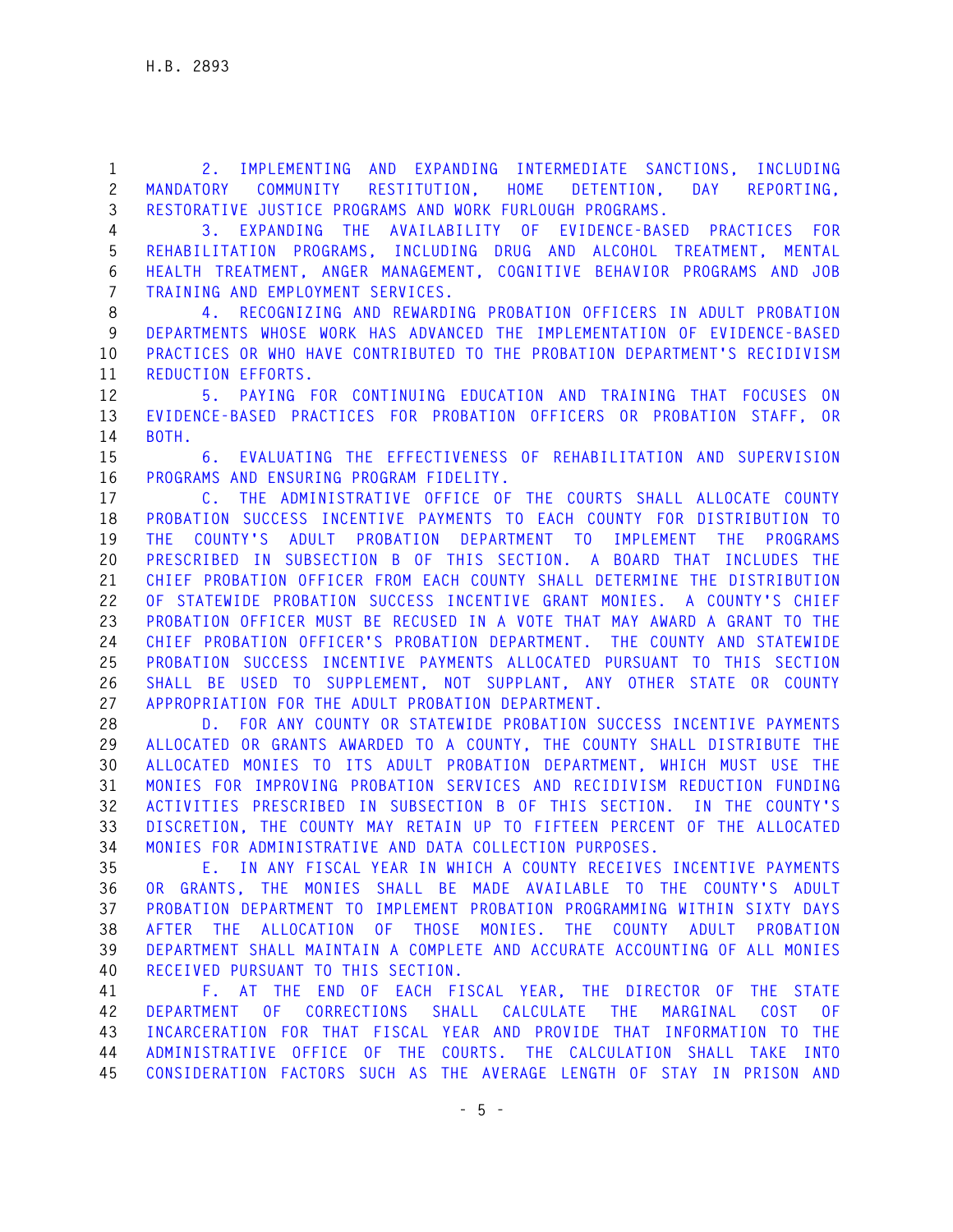**1 VARIABLE CORRECTIONS COSTS, INCLUDING HEALTH CARE SERVICES, FOOD AND 2 CLOTHING. 3 G. AT THE END OF EACH FISCAL YEAR, THE ADMINISTRATIVE OFFICE OF THE 4 COURTS SHALL GATHER DATA ON, CALCULATE AND REPORT THE FOLLOWING FOR EACH 5 FISCAL YEAR: 6 1. THE PROBATION FAILURE RATE FOR THIS STATE AND EACH COUNTY. TO 7 MAKE THIS CALCULATION, THE BASELINE PROBATION FAILURE RATE EQUALS THE 8 AVERAGE NUMBER OF ADULT PROBATIONERS WHO FAILED TO SUCCESSFULLY COMPLETE A 9 TERM OF PROBATION DURING FISCAL YEARS 2007-2008, 2014-2015 AND 2018-2019, 10 AS A PERCENTAGE OF THE AVERAGE NUMBER OF PROBATIONERS WHO SUCCESSFULLY 11 COMPLETED A TERM OF PROBATION DURING THAT SAME TIME PERIOD. WHEN 12 CALCULATING PROBATION FAILURE, IF A PERSON ON PROBATION SPENDS FEWER THAN 13 FOURTEEN DAYS IN DETENTION, THAT PERSON'S DETENTION IS NOT A PROBATION 14 FAILURE. FOR THE PURPOSES OF CALCULATING THE PROBATION FAILURE RATE AND 15 THE BASELINE PROBATION FAILURE RATE, THE NUMBER OF ADULT PROBATIONERS WHO 16 FAILED TO SUCCESSFULLY COMPLETE A TERM OF PROBATION INCLUDES THE 17 FOLLOWING: 18 (a) A PROBATIONER WHOSE PROBATION WAS REVOKED FOR A NEW CRIME OR 19 TECHNICAL VIOLATION. 20 (b) A PROBATIONER WHOSE WHEREABOUTS ARE UNKNOWN AND FOR WHOM AN 21 ARREST WARRANT WAS ISSUED DURING THE FISCAL YEAR. 22 (c) A PROBATIONER WHOSE PROBATION IS TERMINATED ON SERVING A 23 SENTENCE IN A COUNTY JAIL IN LIEU OF PROBATION REVOCATION FOR A NEW CRIME 24 OR TECHNICAL VIOLATION. 25 2. AN ESTIMATE OF THE NUMBER OF ADULT PROBATIONERS THIS STATE AND 26 EACH COUNTY SUCCESSFULLY PREVENTED FROM FAILING PROBATION. THIS ESTIMATE 27 IS CALCULATED BASED ON THE REDUCTION IN THE PROBATION FAILURE RATE AS 28 CALCULATED ANNUALLY PURSUANT TO THE BASELINE PROBATION FAILURE RATE 29 CALCULATED PURSUANT TO PARAGRAPH 1 OF THIS SUBSECTION. IN MAKING THIS 30 ESTIMATE, THE ADMINISTRATIVE OFFICE OF THE COURTS, IN CONSULTATION WITH 31 THE ADULT PROBATION DEPARTMENT, SHALL ADJUST THE CALCULATIONS TO ACCOUNT 32 FOR CHANGES IN THE ADULT PROBATION CASELOAD IN THE MOST RECENT COMPLETED 33 FISCAL YEAR AS COMPARED TO THE ADULT PROBATION POPULATION DURING FISCAL 34 YEARS 2007-2008, 2014-2015 AND 2018-2019. 35 3. THE CURRENT TOTAL POPULATION OF PROBATIONERS FOR THE LAST THREE 36 YEARS PER COUNTY AS OF THE DATE OF THE REQUIRED REPORT. 37 H. IF DATA OF SUFFICIENT QUALITY AND OF THE TYPES REQUIRED BY THIS 38 SECTION ARE NOT AVAILABLE, THE ADMINISTRATIVE OFFICE OF THE COURTS SHALL 39 USE THE BEST AVAILABLE DATA TO ESTIMATE PROBATION SUCCESS RATES USING A 40 METHODOLOGY THAT IS AS CONSISTENT WITH THAT DESCRIBED IN THIS SECTION AS 41 IS REASONABLY POSSIBLE.** 

**42 I. THE ADMINISTRATIVE OFFICE OF THE COURTS SHALL INCLUDE AN 43 ESTIMATE OF THE TOTAL MONIES TO BE HELD AND ADMINISTERED IN THE FOLLOWING 44 FISCAL YEAR AS PART OF THE JUDICIARY'S PROPOSED BUDGET.**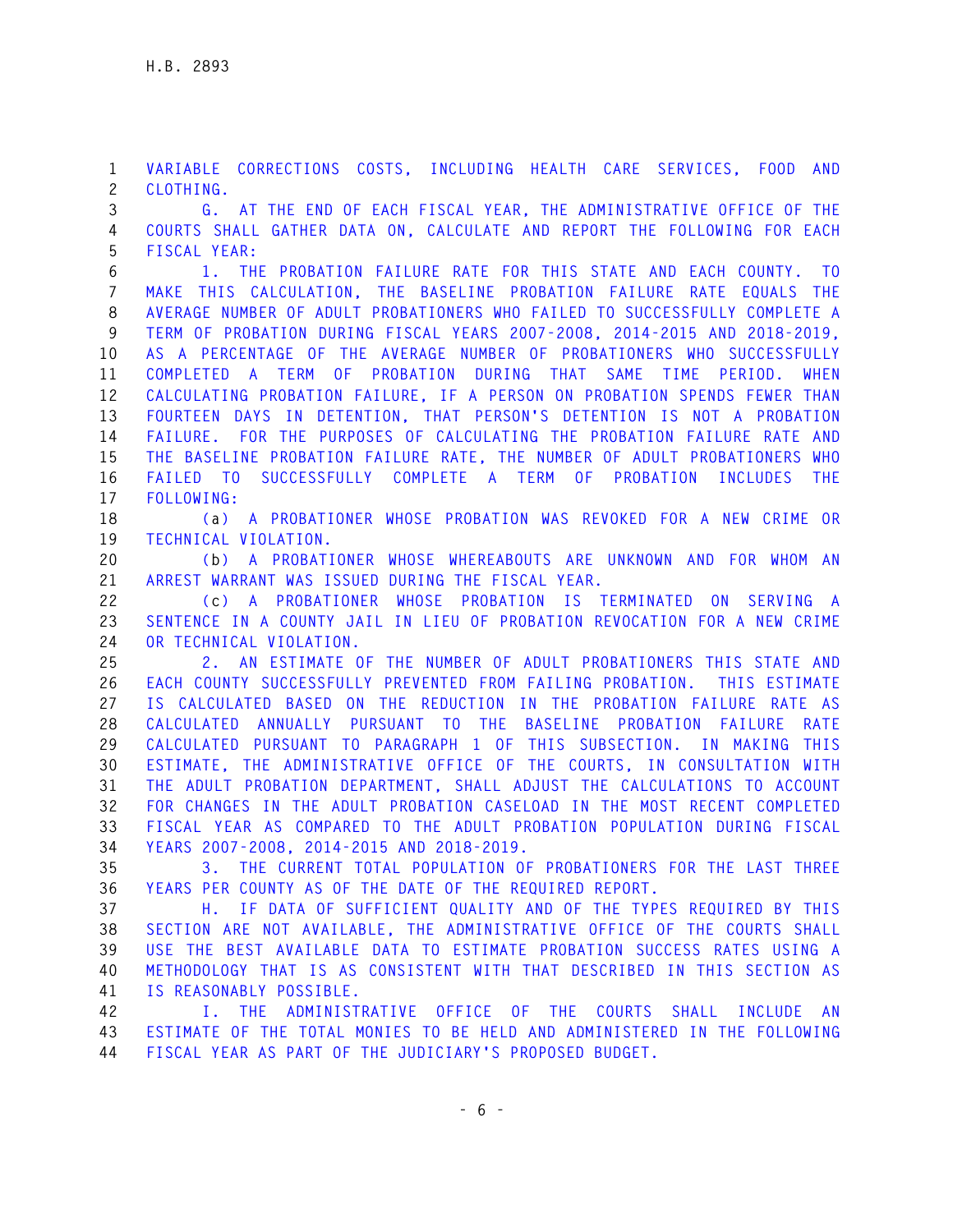**1 J. EACH COUNTY BOARD OF SUPERVISORS SHALL PERIODICALLY PROVIDE 2 OVERSIGHT REGARDING THE ALLOCATION OF INCENTIVE PAYMENT GRANTS TO THE 3 SPECIFIC DEPARTMENTS THAT ARE TASKED WITH ADMINISTERING THE PROBATION 4 PROGRAMMING TO ENSURE THAT DISBURSED MONIES ARE APPROPRIATELY USED AS 5 SPECIFIED IN SUBSECTION B OF THIS SECTION.** 

**6 K. EACH ADULT PROBATION DEPARTMENT SHALL DEFINE AND TRACK SPECIFIC 7 OUTCOME-BASED MEASURES, INCLUDING ALL OF THE FOLLOWING:** 

**8 1. THE PERCENTAGE OF PROBATIONERS WHO ARE SUPERVISED IN ACCORDANCE 9 WITH EVIDENCE-BASED PRACTICES.** 

**10 2. THE SPECIFIC SUPERVISION POLICIES, PROCEDURES, PROGRAMS AND 11 PRACTICES THAT WERE ELIMINATED.** 

**12 3. THE PERCENTAGE OF PROBATIONERS WHO SUCCESSFULLY COMPLETE THE 13 PERIOD OF SUPERVISION.** 

**14 4. THE NUMBER OF PROBATION ABSCONDERS WHO ARE LOCATED EACH YEAR AND 15 THE DISPOSITION OF THESE CASES.** 

**16 5. THE AMOUNT OF MONIES RECEIVED BY EACH ADULT PROBATION 17 DEPARTMENT.** 

**18 L. ON OR BEFORE DECEMBER 31, 2022 AND ANNUALLY THEREAFTER, EACH 19 ADULT PROBATION DEPARTMENT THAT RECEIVES INCENTIVE PAYMENTS OR GRANTS 20 PURSUANT TO THIS SECTION SHALL SUBMIT A WRITTEN REPORT TO THE 21 ADMINISTRATIVE OFFICE OF THE COURTS AND THE COUNTY BOARD OF SUPERVISORS 22 THAT ACCOUNTS FOR INCENTIVE PAYMENTS RECEIVED AND GRANTS AWARDED AND THAT 23 EVALUATES THE EFFECTIVENESS OF THE PROGRAM.** 

**24 M. ON OR BEFORE JULY 1, 2023 AND ANNUALLY THEREAFTER, THE 25 ADMINISTRATIVE OFFICE OF THE COURTS SHALL SUBMIT TO THE GOVERNOR, THE 26 SPEAKER OF THE HOUSE OF REPRESENTATIVES, THE PRESIDENT OF THE SENATE AND 27 THE JOINT LEGISLATIVE BUDGET COMMITTEE A COMPREHENSIVE REPORT ON THE 28 IMPLEMENTATION OF THIS SECTION. THE REPORT MUST INCLUDE ALL OF THE 29 FOLLOWING INFORMATION:** 

**30 1. THE EFFECTIVENESS OF PROGRAMS BASED ON THE REPORTS OF 31 PERFORMANCE-BASED OUTCOME MEASURES REQUIRED IN SUBSECTION K OF THIS 32 SECTION.** 

**33 2. THE PERCENTAGE OF ADULT PROBATIONERS WHOSE SUPERVISION WAS 34 REVOKED FOR THE YEAR THAT THE REPORT IS BEING MADE.** 

**35 3. THE PERCENTAGE OF PROBATIONERS WHO WERE CONVICTED OF CRIMINAL 36 OFFENSES DURING THE PROBATIONER'S TERM OF SUPERVISION FOR THE YEAR THAT 37 THE REPORT IS BEING MADE.** 

**38 4. THE IMPACT OF THE INCENTIVE PAYMENTS ALLOCATED PURSUANT TO THIS 39 SECTION TO ENHANCE PUBLIC SAFETY BY:** 

**40 (a) REDUCING THE PERCENTAGE AND THE NUMBER OF PROBATIONERS WHOSE 41 SUPERVISION WAS REVOKED FOR THE YEAR THE REPORT IS BEING MADE FOR 42 VIOLATIONS OR NEW CONVICTIONS.** 

**43 (b) REDUCING THE NUMBER OF PROBATIONERS WHO RETURN TO PRISON OR 44 JAIL OR WHO ABSCOND FROM PROBATION FOR THE YEAR THAT THE REPORT IS BEING 45 MADE.**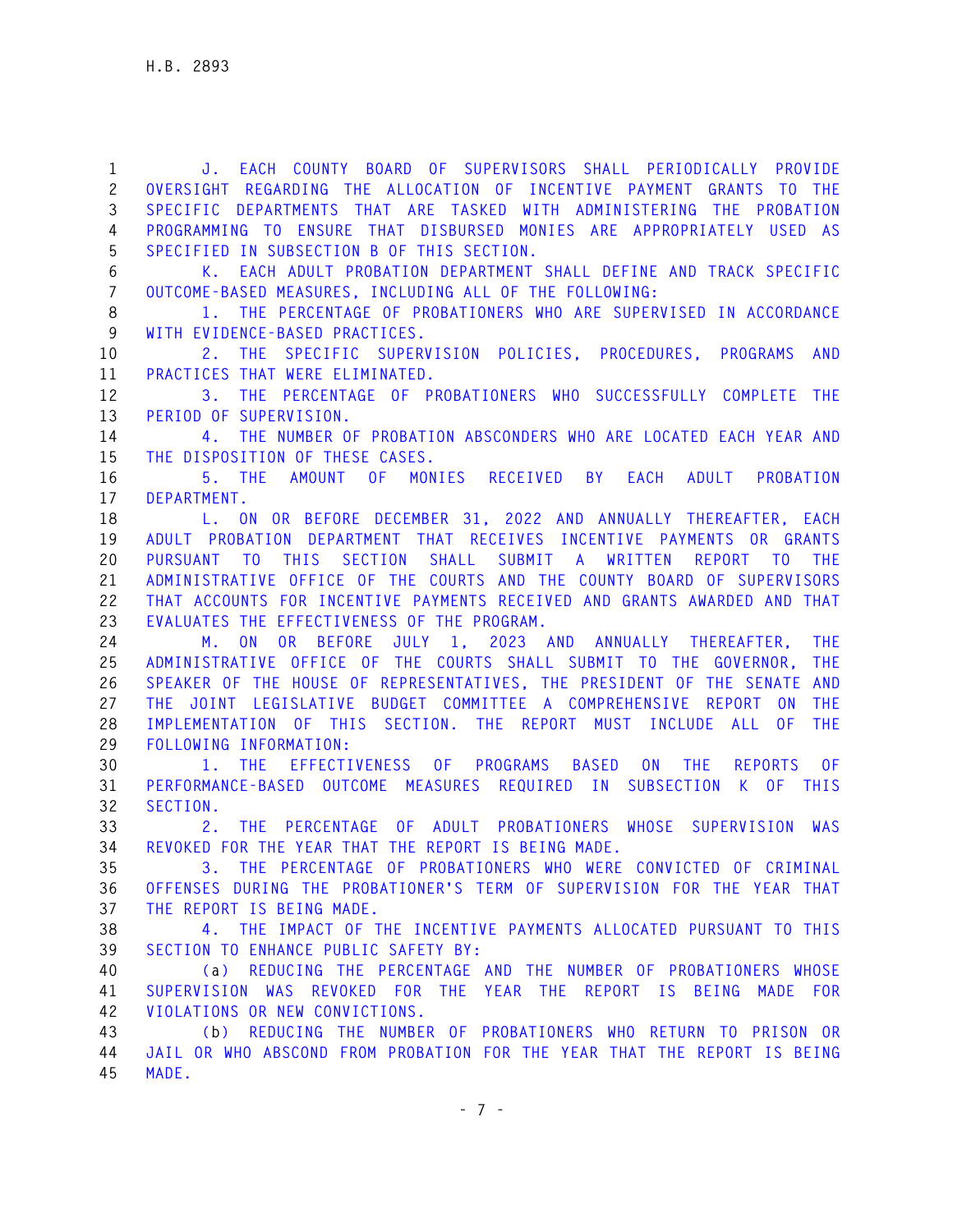**1 5. ANY RECOMMENDATIONS REGARDING RESOURCE ALLOCATIONS OR ADDITIONAL 2 COLLABORATION WITH OTHER STATE, REGIONAL, FEDERAL OR LOCAL ENTITIES FOR 3 IMPROVEMENTS MADE PURSUANT TO THIS SECTION.** 

**4 6. THE NUMBER OF PROBATIONERS WHOSE SUPERVISION WAS REVOKED SOLELY 5 FOR A VIOLATION OF THE TERMS OF PROBATION AND THE NUMBER OF PROBATIONERS 6 WHOSE SUPERVISION WAS REVOKED BECAUSE OF THE COMMISSION OF A NEW OFFENSE.** 

**7 N. FOR THE PURPOSES OF THIS SECTION:** 

**8 1. "BASELINE PROBATION FAILURE RATE" MEANS THE AVERAGE OF THE 9 PROBATION FAILURE RATES FOR FISCAL YEARS 2007-2008, 2014-2015 AND 10 2018-2019. EACH FISCAL YEAR'S FAILURE RATE IS THE QUOTIENT OF THE NUMBER 11 OF PERSONS ON PROBATION WHO FAILED TO SUCCESSFULLY COMPLETE THE PERSON'S 12 TERM OF PROBATION THAT IS DIVIDED BY THE TOTAL NUMBER OF PERSONS ON 13 PROBATION AND THAT IS CALCULATED ON A STATEWIDE BASIS AND FOR EACH COUNTY.** 

**14 2. "EVIDENCE-BASED PRACTICES" MEANS SUPERVISION POLICIES, 15 PROCEDURES, PROGRAMS AND PRACTICES DEMONSTRATED BY SCIENTIFIC RESEARCH TO 16 REDUCE RECIDIVISM AMONG PERSONS ON PROBATION.** 

**17 3. "MARGINAL COST OF INCARCERATION" MEANS THE SUM OF ALL SHORT-TERM 18 VARIABLE COSTS ASSOCIATED WITH INCARCERATING A PERSON IN A STATE 19 DEPARTMENT OF CORRECTIONS FACILITY AND INCLUDES ONLY THOSE CORRECTIONAL 20 COSTS THAT MARGINALLY CHANGE IN PROPORTION TO THE INMATE POPULATION OF A 21 FACILITY.** 

**22 4. "PROBATION PROGRAMMING" MEANS ALL PROGRAMS ESTABLISHED PURSUANT 23 TO TITLE 13, CHAPTER 9 AND CONSISTS OF A SYSTEM OF PROBATION SUPERVISION 24 SERVICES DEDICATED TO ALL OF THE FOLLOWING GOALS:** 

**25 (a) ENHANCING PUBLIC SAFETY THROUGH MANAGING AND REDUCING OFFENDER 26 RISK WHILE A PROBATIONER IS UNDER SUPERVISION AND ON REENTRY FROM PRISON 27 INTO THE COMMUNITY.** 

**28 (b) PROVIDING A RANGE OF SUPERVISION TOOLS, SANCTIONS AND SERVICES 29 THAT ARE APPLIED TO PROBATIONERS BASED ON A RISK OR NEEDS ASSESSMENT, OR 30 BOTH, TO REDUCE CRIMINAL CONDUCT AND PROMOTE INDIVIDUALIZED BEHAVIORAL 31 CHANGE THAT RESULTS IN REDUCING RECIDIVISM AND PROMOTING SUCCESSFUL 32 REINTEGRATION INTO THE COMMUNITY.** 

**33 (c) MAXIMIZING OFFENDER RESTITUTION, RECONCILIATION AND RESTORATIVE 34 SERVICES TO CRIME VICTIMS, WHEN APPLICABLE.** 

**35 (d) HOLDING PROBATIONERS ACCOUNTABLE FOR SUCCESSFUL COMPLIANCE WITH 36 APPLICABLE COURT ORDERS AND CONDITIONS OF PROBATION.** 

**37 (e) IMPROVING PUBLIC SAFETY OUTCOMES FOR A PERSON WHO IS PLACED ON 38 PROBATION AFTER AN OFFENSE, AS MEASURED BY THE PERSON'S SUCCESSFUL 39 COMPLETION OF PROBATION AND COMMENSURATE REDUCTION IN THE RATE OF 40 PROBATIONERS RETURNING TO PRISON AS A RESULT OF A REVOCATION OR CONVICTION 41 OF A NEW OFFENSE.**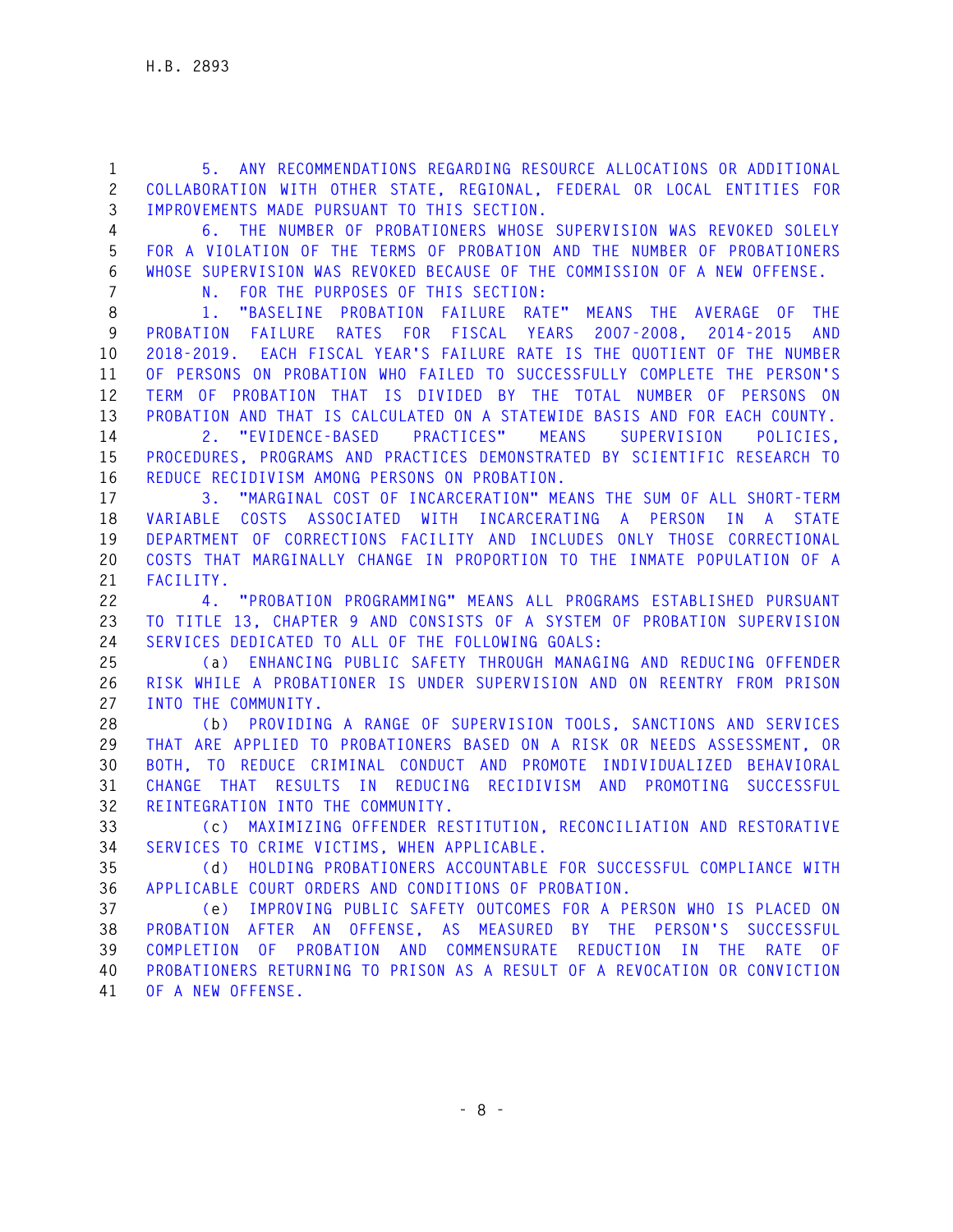| $\mathbf{1}$ | Sec. 8. Section 13-1414, Arizona Revised Statutes, is amended to                              |
|--------------|-----------------------------------------------------------------------------------------------|
| $\mathbf{2}$ | read:                                                                                         |
| 3            | 13-1414. Expenses of investigation                                                            |
| 4            | Any medical or forensic interview expenses arising out of the need                            |
| 5            | to secure evidence that a person has been the victim of a dangerous crime                     |
| 6            | against children as defined in section 13-705 or a sexual assault shall be                    |
| 7            | paid by the county in which the offense occurred WITH ANY<br>OF THE                           |
| 8            | FOLLOWING:                                                                                    |
| 9            | 1. FEDERAL MONIES.                                                                            |
| 10           | STATE MONIES THAT ARE APPROPRIATED BY THE LEGISLATURE FOR THESE<br>2.                         |
| 11           | INVESTIGATION EXPENSES.                                                                       |
| 12           | 3. ANY APPLICABLE COMBINATION OF MONIES DESCRIBED IN PARAGRAPH 1 OR                           |
| 13           | 2 OF THIS SECTION.                                                                            |
| 14           | Sec. 9. Section 21-202, Arizona Revised Statutes, is amended to                               |
| 15           | read:                                                                                         |
| 16           | 21-202. Persons entitled to be excused from jury service                                      |
| 17           | A. It is the policy of this state that all qualified citizens have                            |
| 18           | an obligation to serve on juries when summoned by the courts of this                          |
| 19           | state, unless excused.                                                                        |
| 20           | B. On timely application to the court, the following persons shall                            |
| 21           | be excused temporarily from service as a juror if the judge or jury                           |
| 22           | commissioner finds that any of the following applies:                                         |
| 23           | 1. The prospective juror has a mental or physical condition that                              |
| 24           | causes the juror to be incapable of performing jury service. The juror or                     |
| 25           | the juror's personal representative shall provide to the court or jury                        |
| 26           | commissioner a medical statement from a physician who is licensed pursuant                    |
| 27           | to title 32, a physician assistant who is licensed pursuant to title 32,                      |
| 28           | chapter 25 or a registered nurse practitioner who is licensed pursuant to                     |
| 29           | title 32, chapter 15 that explains an existing mental or physical                             |
| 30           | condition that renders the person unfit for jury service. If a                                |
| 31           | prospective juror does not have a physician, a physician assistant or a                       |
| 32           | registered nurse practitioner, the prospective juror or the<br>juror's                        |
| 33           | representative shall<br>provide a<br>sworn<br>personal<br>statement<br>from<br>$\overline{a}$ |
| 34           | professional caregiver for the prospective juror that is deemed acceptable                    |
| 35           | by the court or jury commissioner and that explains the mental or physical                    |
| 36           | condition that renders the prospective juror incapable of performing jury                     |
| 37           | service. For the purposes of this paragraph:                                                  |
| 38           | statement<br>The<br>shall be in writing<br>and<br>shall<br>(a)<br>contain<br>a                |
| 39           | description and duration of any mobility restrictions, the specific                           |
| 40           | symptoms that make the prospective juror mentally or physically unfit for                     |
| 41           | jury service and their duration, the employment status of the prospective                     |
| 42           | juror and the printed name, signature, professional license number if                         |
| 43           | applicable, area of specialty and contact information of the authorizing                      |
| 44           | physician, physician assistant, registered nurse practitioner<br>or                           |
| 45           | professional caregiver.                                                                       |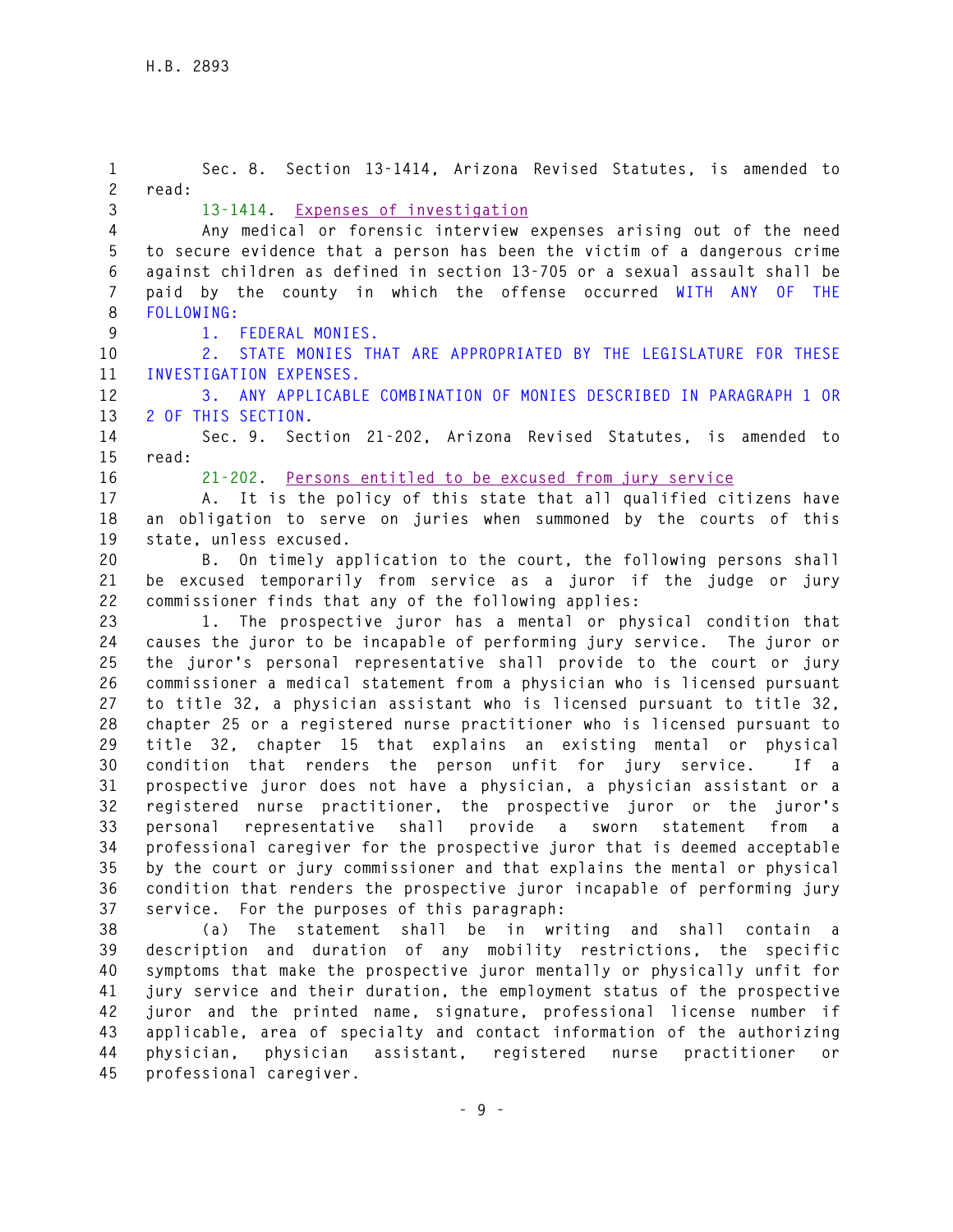**1 (b) A form that complies with this paragraph shall be made 2 available at courthouses, the Arizona medical board website, the Arizona 3 regulatory board of physician assistants website, the Arizona board of 4 osteopathic examiners in medicine and surgery website, the Arizona state 5 board of nursing website and other appropriate locations that are 6 identified by the court or jury commissioner.** 

**7 (c) These documents are not public records and shall not be 8 disclosed to the general public.** 

**9 2. Jury service by the prospective juror would substantially and 10 materially affect the public interest or welfare in an adverse manner.** 

**11 3. The prospective juror is not currently capable of understanding 12 the English language.** 

**13 4. Jury service would cause undue or extreme physical or financial 14 hardship to the prospective juror or a person under the prospective 15 juror's care or supervision. For the purposes of this paragraph:** 

**16 (a) A judge or jury commissioner of the court for which the person 17 was called to jury service shall determine whether jury service would 18 cause the prospective juror undue or extreme physical or financial 19 hardship.** 

**20 (b) A person who requests to be excused under this paragraph shall 21 take all actions necessary to obtain a ruling on the request before the 22 date on which the person is scheduled to appear for jury duty.** 

**23 (c) Undue or extreme physical or financial hardship is limited to 24 the following circumstances in which a person:** 

**25 (i) Would be required to abandon a person under the potential 26 PROSPECTIVE juror's care or supervision due to the impossibility of 27 obtaining an appropriate substitute caregiver during the period of 28 participation in the jury pool or on the jury.** 

**29 (ii) Would incur costs that would have a substantial adverse impact 30 on the payment of the person's necessary daily living expenses or on those 31 for whom the potential PROSPECTIVE juror provides regular employment or 32 the principal means of support.** 

**33 (iii) Would suffer physical hardship that would result in illness 34 or disease.** 

**35 (d) Undue or extreme physical or financial hardship does not exist 36 solely based on the fact that a prospective juror will be required to be 37 absent from the prospective juror's place of employment.** 

**38 (e) A person who requests to be excused under this paragraph shall 39 provide the judge or jury commissioner with documentation that supports 40 the request to be excused, such as federal and state income tax returns, 41 payroll records, medical statements from physicians licensed pursuant to 42 title 32, physician assistants licensed pursuant to title 32, chapter 25 43 or registered nurse practitioners licensed pursuant to title 32, chapter 44 15, proof of dependency or guardianship or other similar documents. The 45 judge or jury commissioner may excuse a person if the documentation**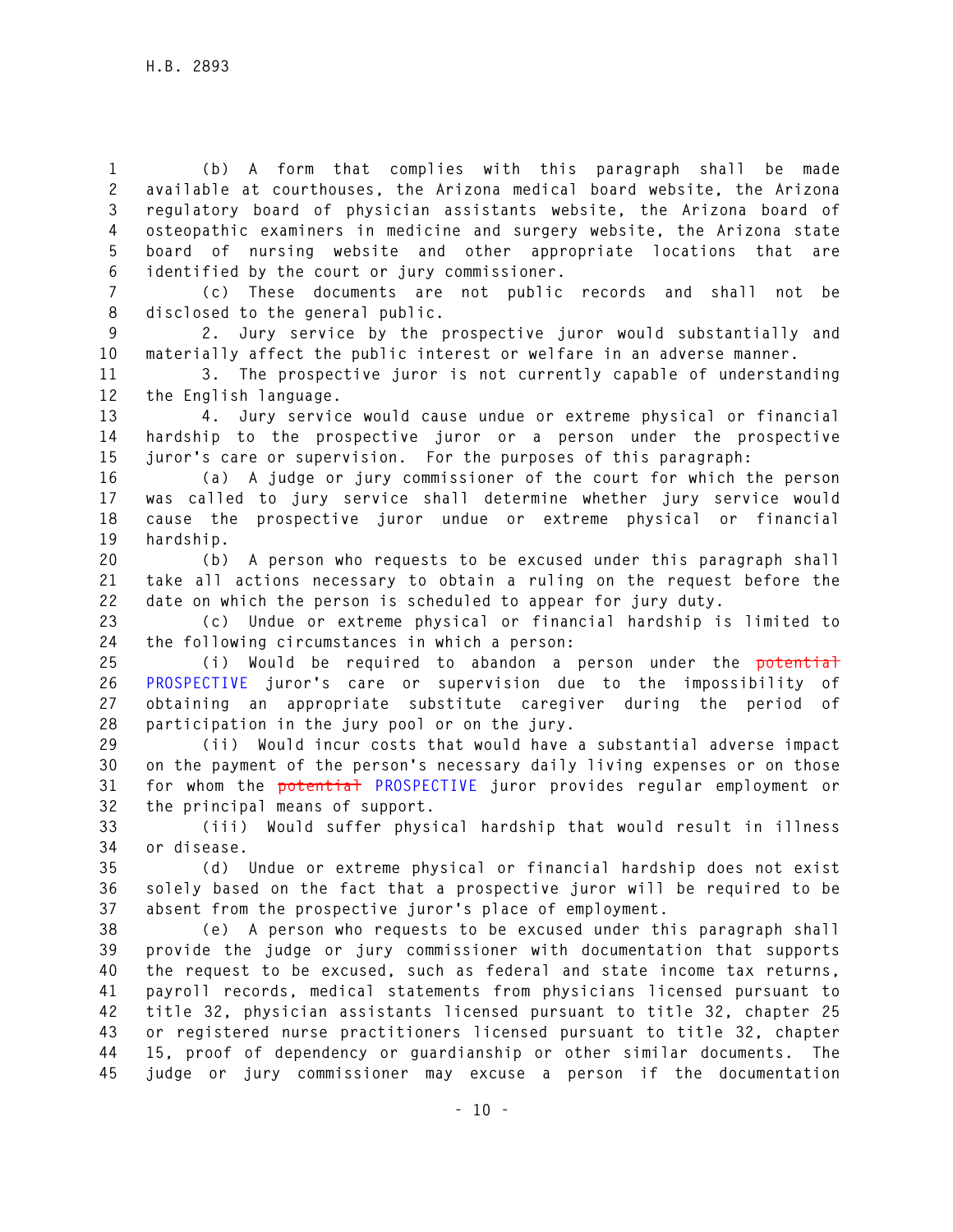**1 clearly supports the request to be excused. These documents are not 2 public records and shall not be disclosed to the general public.** 

**3 5. The prospective juror is a peace officer who is certified by the 4 Arizona peace officer standards and training board and who is employed as 5 a peace officer by this state or any political subdivision of this 6 state. The employer of a peace officer shall not in any way influence the 7 peace officer to make or not to make an application to the court, pursuant 8 to this section, to be excused from jury service.** 

**9 6. A judge or jury commissioner of the court for which the person 10 was called to jury service excuses the prospective juror for good cause 11 based on a showing of undue or extreme hardship under the circumstances, 12 including being temporarily absent from the jurisdiction or a lack of 13 transportation.** 

**14 7. The prospective juror is summoned within four years after the 15 prospective juror's last day of service on a grand jury in this state. 16 This paragraph does not apply to a person selected as an alternate grand 17 juror.** 

**18 8. Through January 1, 2022, The prospective juror is employed in 19 the correctional officer class series by the state department of 20 corrections.** 

**21 C. Notwithstanding subsection B of this section, a prospective 22 juror who is at least seventy-five years of age may submit a written 23 statement to the court requesting that the person be excused from 24 service. The prospective juror may request to be excused temporarily or 25 permanently. On receipt of the request, the judge or jury commissioner 26 shall excuse the prospective juror from service.** 

**27 D. A person who is excused temporarily pursuant to this section 28 becomes eligible for qualification as a juror when the temporary excuse 29 expires unless the person is permanently excused from jury service.** 

**30 E. A person may be permanently excused only if the deciding judge 31 or jury commissioner determines that the underlying grounds for being 32 excused are permanent in nature or the person is permanently excused under 33 subsection C of this section.** 

**34 F. If the judge, jury commissioner or jury manager permanently 35 excuses the person from jury service, the person shall be notified that 36 the person is permanently excused.** 

**37 Sec. 10. Section 21-222, Arizona Revised Statutes, is amended to 38 read:** 

**39 21-222. Arizona lengthy trial and digital evidence fund** 

**40 A. The Arizona lengthy trial AND DIGITAL EVIDENCE fund is 41 established consisting of monies received from the additional fees paid on 42 all filings, appearances, responses and answers pursuant to section 43 12-115. The monies in the fund shall not be used for any purpose other 44 than as prescribed in this section.**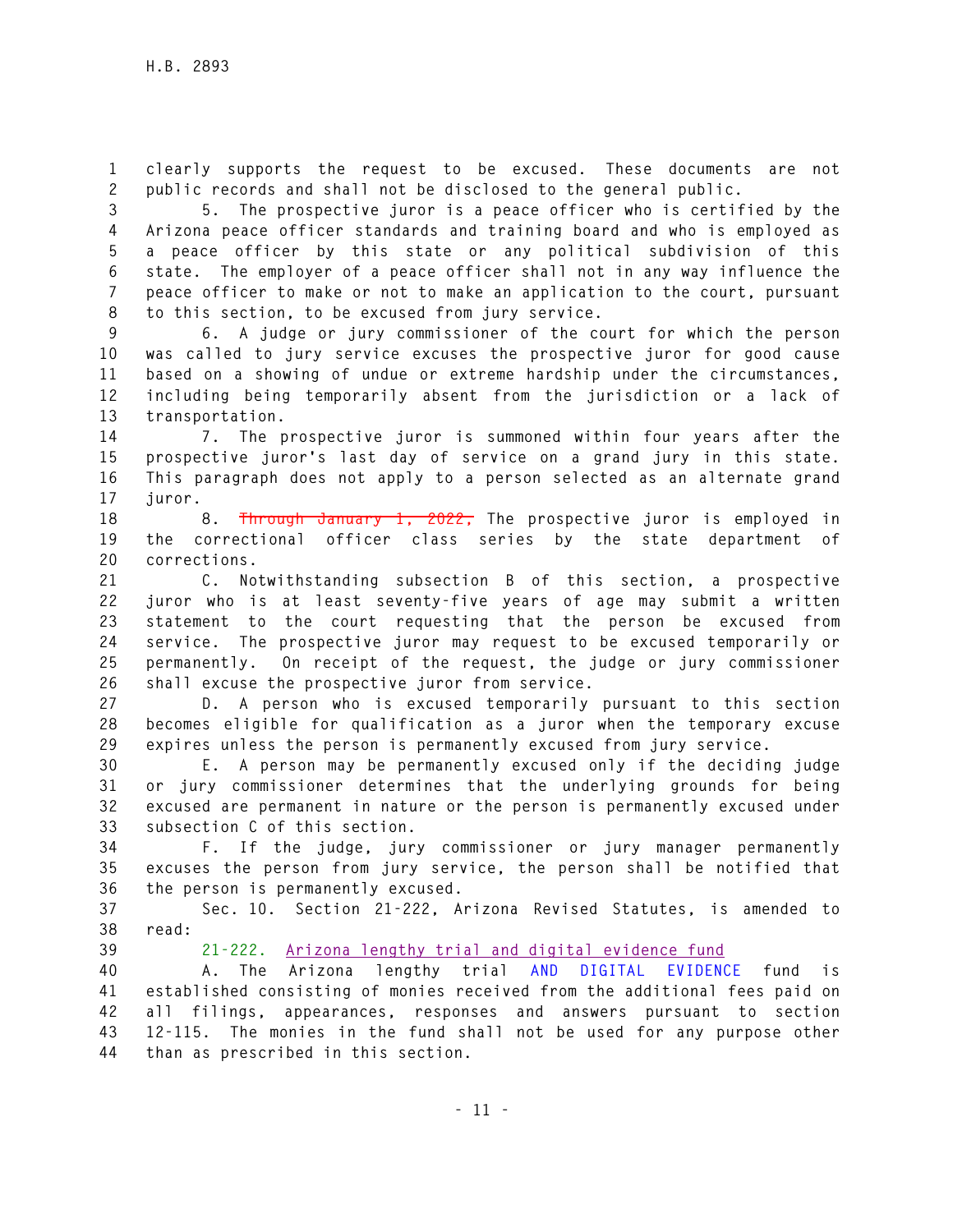**1 B. The supreme court shall administer the fund and shall adopt 2 rules for the administration of the fund. Not more than three per cent 3 PERCENT of the monies in the fund shall be used for the reasonable and 4 necessary costs of administering the fund. On or before the fifteenth day 5 of each month, on receipt of a request for reimbursement the supreme court 6 shall transmit monies from the fund to a jury commissioner for monies paid 7 to a juror under this section, together with a fee of not less than the 8 amount prescribed in section 12-284, subsection A, class E for each 9 application for payment of replacement or supplemental earnings by a 10 juror.** 

**11 C. Subject to the availability of monies, monies in the fund shall 12 be used to:** 

**13 1. Pay full or partial earnings replacement or supplementation to 14 jurors who serve as petit jurors for more than five days and who receive 15 less than full compensation. The amount of replacement or supplemental 16 earnings shall be at least forty dollars \$40 but not more than three 17 hundred dollars \$300 per day per juror beginning on the first day of jury 18 service.** 

**19 2. IF MONIES ARE AVAILABLE IN THE FUND AFTER PAYING JURORS PURSUANT 20 TO PARAGRAPH 1 OF THIS SUBSECTION, PAY FOR THE MANAGEMENT AND STORAGE OF 21 DIGITAL EVIDENCE AND TO FACILITATE THE DISPLAY OF THE EVIDENCE TO THE JURY 22 AND COURT AT A TRIAL AND RELATED PROCEEDINGS.** 

**23 D. A juror whose jury service lasts more than five days may submit 24 a request for payment from the fund. The amount a juror receives from the 25 fund is limited to the difference between the jury fee prescribed in 26 section 21-221 and the actual amount of earnings a juror earns, not less 27 than forty dollars \$40, up to the maximum level payable under subsection 28 C, PARAGRAPH 1 of this section, minus any amount the juror actually 29 received from the juror's employer during the same time period. A juror 30 who requests payment from the fund:** 

**31 1. Shall disclose on the form the juror's regular earnings, the 32 amount the juror's employer will pay during the term of jury service 33 starting on the first day and thereafter, the amount of replacement or 34 supplemental earnings being requested and any other information that the 35 jury commissioner deems necessary.** 

**36 2. Before receiving payment from the fund, shall submit 37 verification from the juror's employer, if any, regarding the earnings 38 information that is provided under paragraph 1 OF THIS SUBSECTION. This 39 verification may include the employee's most recent earnings statement or 40 a similar document.** 

**41 3. In order to verify the weekly income if the juror is 42 self-employed or receives compensation other than wages, shall provide a 43 sworn affidavit attesting to the juror's approximate gross weekly income, 44 together with any other information that the supreme court requires.**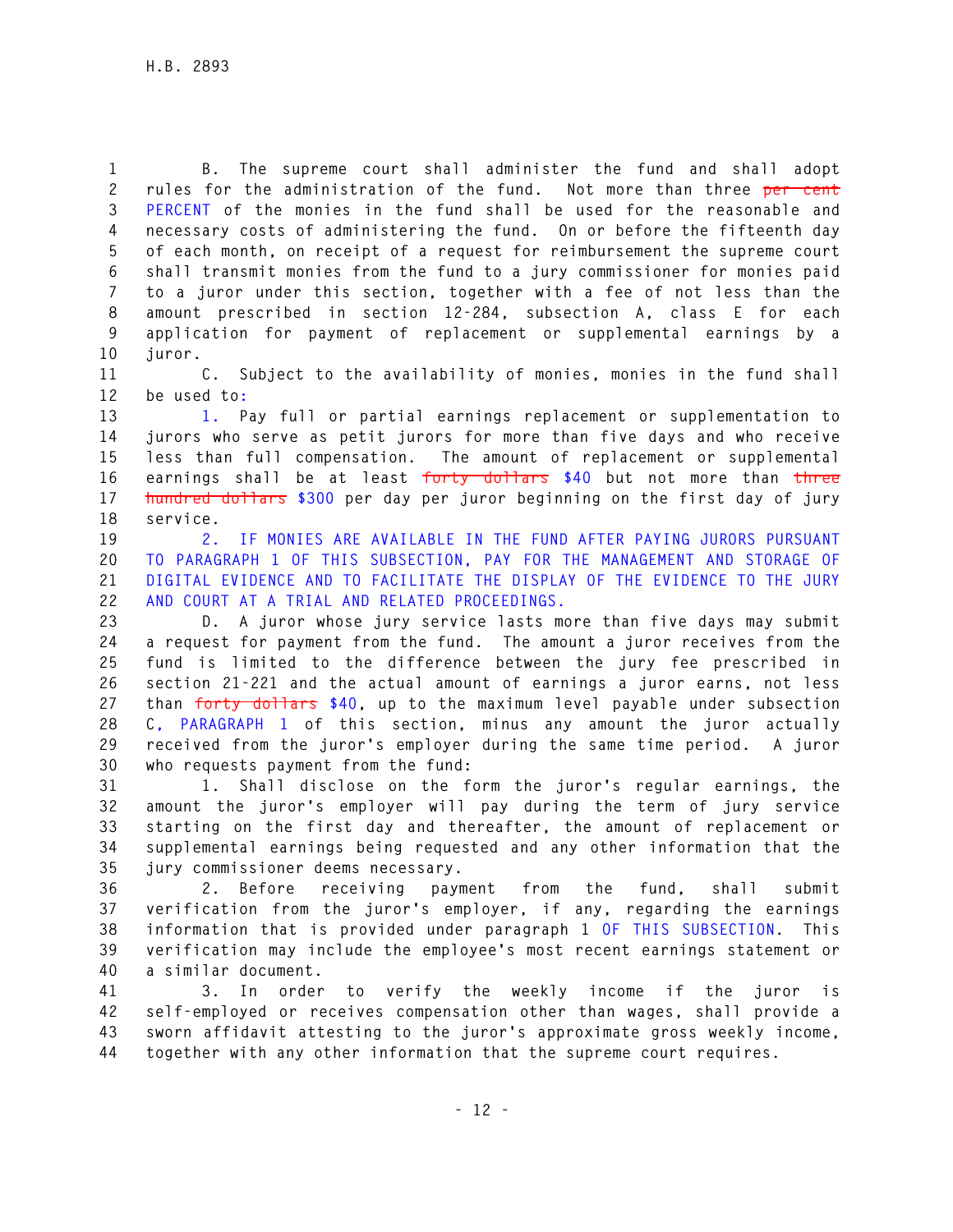**1 E. Jurors who are unemployed and are not eligible for payment 2 pursuant to subsections SUBSECTION C, PARAGRAPH 1 and SUBSECTION D of this 3 section are eligible to be paid forty dollars \$40 per day, even if they 4 receive income in the form of spousal maintenance, pensions, retirement, 5 unemployment compensation, disability benefits or other similar income. 6 Commissioners shall not deduct these other forms of income in calculating 7 the amount these jurors are to be paid from the fund. 8 Sec. 11. Title 26, chapter 1, article 1, Arizona Revised Statutes, 9 is amended by adding section 26-105, to read: 10 26-105. Border security fund; exemption; reimbursement 11 A. THE BORDER SECURITY FUND IS ESTABLISHED AND CONSISTS OF 12 LEGISLATIVE APPROPRIATIONS, GIFTS, GRANTS AND OTHER DONATIONS. THE 13 DEPARTMENT OF EMERGENCY AND MILITARY AFFAIRS SHALL ADMINISTER THE FUND. 14 MONIES IN THE FUND ARE CONTINUOUSLY APPROPRIATED TO THE DEPARTMENT OF 15 EMERGENCY AND MILITARY AFFAIRS AND MAY BE USED FOR THE FOLLOWING PURPOSES: 16 1. PREVENTING HUMAN TRAFFICKING. 17 2. PREVENTING ENTRY INTO THE UNITED STATES OF: 18 (a) ALIENS WHO ARE UNLAWFULLY PRESENT IN THE UNITED STATES. 19 (b) TERRORISTS AND INSTRUMENTS OF TERRORISM. 20 (c) CONTRABAND, INCLUDING NARCOTICS AND OTHER CONTROLLED 21 SUBSTANCES. 22 3. PLANNING, DESIGNING, CONSTRUCTING AND MAINTAINING 23 TRANSPORTATION, TECHNOLOGY AND COMMERCIAL VEHICLE INSPECTION 24 INFRASTRUCTURE NEAR THIS STATE'S INTERNATIONAL BORDER. 25 4. CLEARING NONINDIGENOUS PLANTS. 26 5. ADMINISTERING AND MANAGING THE CONSTRUCTION AND MAINTENANCE OF A 27 PHYSICAL BORDER FENCE. 28 6. AWARDING GRANTS TO COUNTIES TO PROVIDE HOUSING IN SECURE 29 FACILITIES. 30 7. AWARDING GRANTS TO COUNTIES FOR PROSECUTING INDIVIDUALS WHO 31 COMMIT CRIMES LISTED IN THIS SUBSECTION. 32 B. THE DEPARTMENT OF EMERGENCY AND MILITARY AFFAIRS MUST CONSULT 33 WITH THE FOLLOWING ENTITIES BEFORE SPENDING ANY MONIES FROM THE FUND FOR 34 THE PURPOSE PROVIDED IN: 35 1. SUBSECTION A OF THIS SECTION, THE DEPARTMENT OF PUBLIC SAFETY. 36 2. SUBSECTION A, PARAGRAPH 3 OF THIS SECTION, THE DEPARTMENT OF 37 TRANSPORTATION. 38 3. SUBSECTION A, PARAGRAPH 4 OF THIS SECTION, THE ARIZONA 39 DEPARTMENT OF FORESTRY AND FIRE MANAGEMENT. 40 4. SUBSECTION A, PARAGRAPH 5, 6 OR 7 OF THIS SECTION, THE 41 DEPARTMENT OF ADMINISTRATION. 42 C. MONIES IN THE FUND ARE EXEMPT FROM THE PROVISIONS OF SECTION 43 35-190 RELATING TO LAPSING OF APPROPRIATIONS.**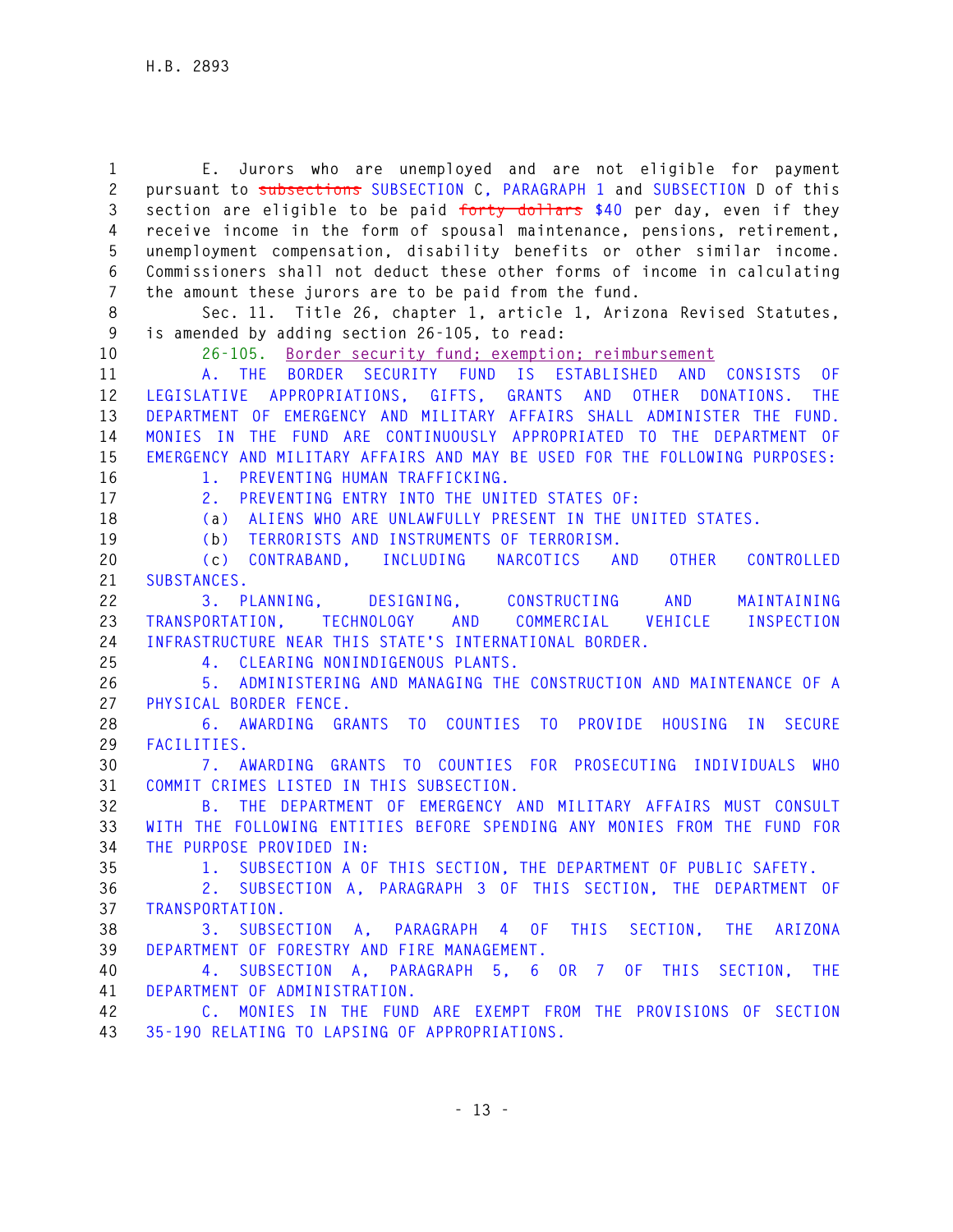**1 D. THE GOVERNOR SHALL REQUEST THE FEDERAL GOVERNMENT TO REIMBURSE 2 STATE MONIES SPENT FROM THE FUND PURSUANT TO THIS SECTION. THE 3 REIMBURSEMENTS SHALL BE DEPOSITED, PURSUANT TO SECTIONS 35-146 AND 35-147, 4 IN THE STATE GENERAL FUND. 5 Sec. 12. Title 26, chapter 1, article 3, Arizona Revised Statutes, 6 is amended by adding section 26-183, to read: 7 26-183. National guard cyber-attack prevention, response and 8 support activities; cyber response revolving fund; 9 purpose; exemption 10 A. THE NATIONAL GUARD OF THIS STATE MAY ENGAGE IN CYBER-ATTACK 11 PREVENTION, RESPONSE AND SUPPORT ACTIVITIES FOR THIS STATE AND POLITICAL 12 SUBDIVISIONS OF THIS STATE. 13 B. THE NATIONAL GUARD OF THIS STATE MAY ENTER INTO MUTUAL AID 14 AGREEMENTS PERTAINING TO CYBER RESPONSE AND PROTECTION ACTIVITIES WITH 15 STATE AGENCIES AND POLITICAL SUBDIVISIONS OF THIS STATE AS AUTHORIZED BY 16 SECTION 26-309. 17 C. THE NATIONAL GUARD CYBER RESPONSE REVOLVING FUND IS ESTABLISHED 18 CONSISTING OF MONIES APPROPRIATED BY THE LEGISLATURE AND MONIES RECEIVED 19 AS REIMBURSEMENT FOR COSTS INCURRED BY THIS STATE WHILE RENDERING AID 20 PURSUANT TO SUBSECTION A OF THIS SECTION. THE DEPARTMENT OF EMERGENCY AND 21 MILITARY AFFAIRS SHALL ADMINISTER THE FUND. MONIES IN THE FUND ARE 22 CONTINUOUSLY APPROPRIATED AND ARE EXEMPT FROM THE PROVISIONS OF SECTION 23 35-190 RELATING TO LAPSING OF APPROPRIATIONS. 24 D. MONIES IN THE FUND SHALL BE USED FOR THE COSTS INCURRED BY THIS 25 STATE WHILE ASSISTING AGENCIES AND POLITICAL SUBDIVISIONS OF THIS STATE, 26 OR AS DIRECTED BY THE GOVERNOR, WITH CYBER SUPPORT ACTIVITIES PURSUANT TO 27 SUBSECTION A OF THIS SECTION. 28 Sec. 13. Section 31-227, Arizona Revised Statutes, is amended to 29 read: 30 31-227. Expenses of prosecution; reimbursement of counties 31 A. If a person is arrested within this state for any crime 32 committed in or adjacent and related to a correctional facility under the 33 jurisdiction of the state department of corrections or committed while 34 escaped from a correctional facility under the jurisdiction of the 35 department or from the custody of officials or employees of the department 36 while away from the correctional facility, the clerk of the court in which 37 the legal proceedings relating to the crime are held shall prepare an 38 itemized claim against the state for the court costs and any other costs 39 or fees incurred by the county upon ON the prosecution and defense of the 40 case and the cost of confining and keeping the prisoner. The claim shall 41 be certified by the judge of the court, and sent to the governor for 42 approval. STATE DEPARTMENT OF CORRECTIONS 43 B. Upon approval, the governor shall file the claim with the 44 department of administration and it shall be paid from the appropriation 45 for the support of the state department of corrections to the county**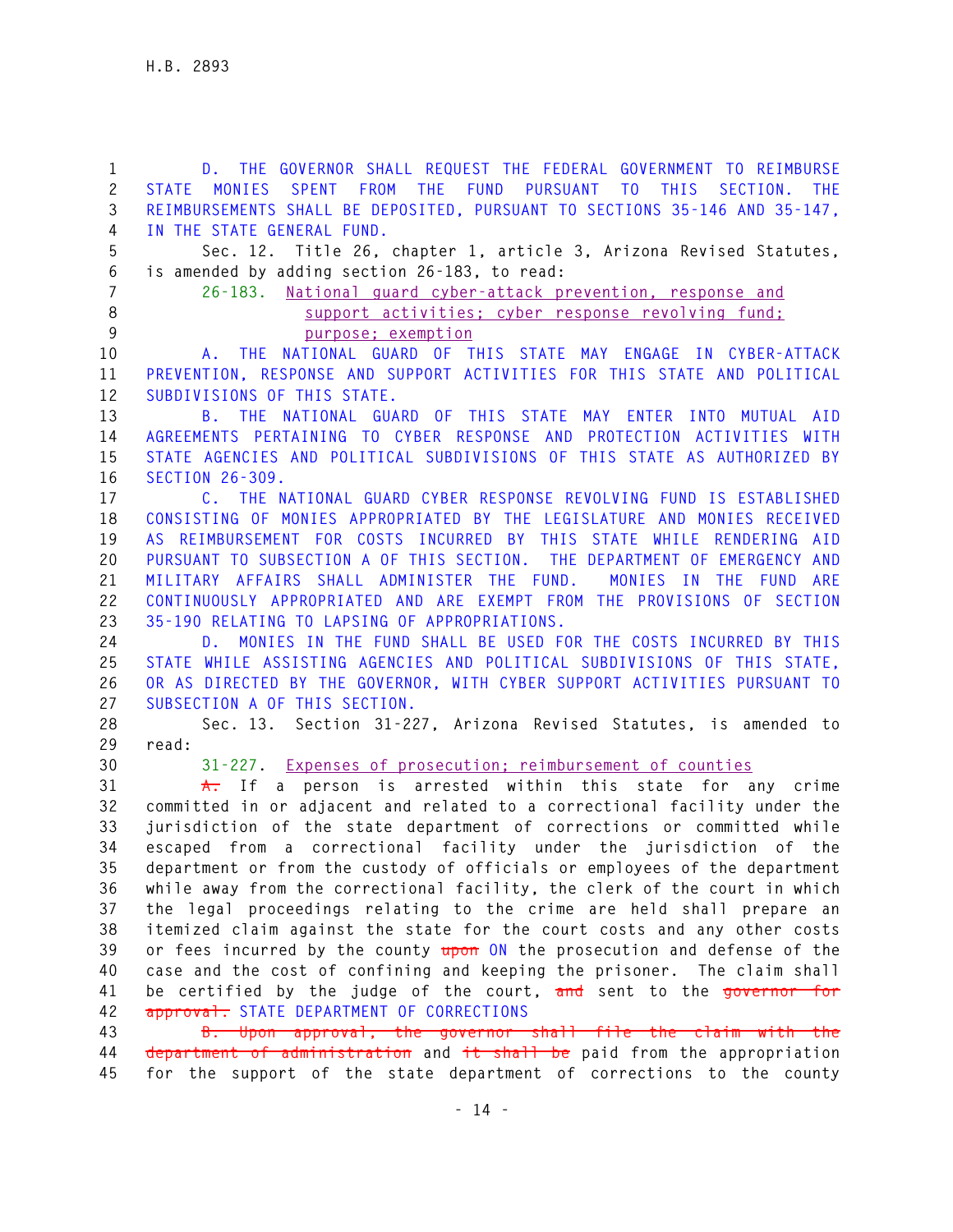**1 treasurer of the county where the legal proceedings were held. The county 2 treasurer shall deposit the monies in the county general fund. 3 Sec. 14. Title 31, chapter 2, Arizona Revised Statutes, is amended 4 by adding article 7, to read: 5 ARTICLE 7. MENTAL HEALTH TRANSITION PILOT PROGRAM 6 31-291. Mental health transition pilot program; contracted 7 entities; inmate eligibility; rules; study; report; 8 definition 9 A. THE DEPARTMENT SHALL ESTABLISH THE MENTAL HEALTH TRANSITION 10 PILOT PROGRAM TO PROVIDE ELIGIBLE INMATES WITH TRANSITION SERVICES IN THE 11 COMMUNITY. AN INMATE WHO IS IN THE MENTAL HEALTH TRANSITION PILOT PROGRAM 12 MAY NOT BE RELEASED BEFORE THE INMATE'S EARLIEST RELEASE DATE. THE 13 DEPARTMENT SHALL ADMINISTER THE MENTAL HEALTH TRANSITION PILOT PROGRAM AND 14 CONTRACT WITH PRIVATE OR NONPROFIT ENTITIES TO PROVIDE ELIGIBLE INMATES 15 WITH MENTAL HEALTH TRANSITION SERVICES AND SHALL PROCURE MENTAL HEALTH 16 TRANSITION SERVICES PURSUANT TO TITLE 41, CHAPTER 23. THE DEPARTMENT MAY 17 REFER AN INMATE WHO HAS A MENTAL HEALTH CONDITION TO BE PLACED IN THE 18 MENTAL HEALTH TRANSITION PILOT PROGRAM. THE DEPARTMENT SHALL PLACE UP TO 19 FIVE HUNDRED ELIGIBLE INMATES IN THE MENTAL HEALTH TRANSITION PILOT 20 PROGRAM EACH FISCAL YEAR. 21 B. THE DIRECTOR SHALL ADOPT RULES TO IMPLEMENT THIS SECTION. THE 22 RULES SHALL: 23 1. INCLUDE ELIGIBILITY CRITERIA FOR AN INMATE TO RECEIVE A 24 CONTRACTED ENTITY'S MENTAL HEALTH TRANSITION SERVICES. TO BE ELIGIBLE, AT 25 A MINIMUM, AN INMATE MUST: 26 (a) AGREE IN WRITING TO PROVIDE SPECIFIC INFORMATION. THE 27 DEPARTMENT SHALL USE THE INFORMATION TO PREPARE THE REPORT PRESCRIBED BY 28 SUBSECTION D, PARAGRAPH 3 OF THIS SECTION. 29 (b) BE DIAGNOSED AS SERIOUSLY MENTALLY ILL AND, ON RELEASE, BE 30 ELIGIBLE FOR ARIZONA HEALTH CARE COST CONTAINMENT SYSTEM BENEFITS. 31 2. REQUIRE THAT AN ELIGIBLE INMATE BE OFFERED SERVICES, WHICH MAY 32 INCLUDE HEALTH CARE ASSISTANCE TO OBTAIN ARIZONA HEALTH CARE COST 33 CONTAINMENT SYSTEM-FUNDED SERVICES, CASE MANAGEMENT, HOUSING, PSYCHIATRIC 34 MANAGEMENT, DRUG TESTING THAT INCLUDES A DNA MATCH TO THE PERSON AND THE 35 LEVEL OF ANY PRESCRIPTION DRUGS AND TRANSPORTATION. 36 3. REQUIRE THAT EACH ELIGIBLE INMATE RECEIVE SERVICES IN THE 37 PROGRAM FOR AT LEAST NINETY DAYS. 38 C. IN AWARDING CONTRACTS UNDER THIS SECTION, THE DEPARTMENT SHALL 39 COMPLY WITH SECTION 41-3751. 40 D. THE DEPARTMENT SHALL: 41 1. CONDUCT AN ANNUAL STUDY TO DETERMINE THE RECIDIVISM RATES OF 42 INMATES WHO RECEIVE A CONTRACTED ENTITY'S MENTAL HEALTH TRANSITION 43 SERVICES PURSUANT TO THIS SECTION. THE STUDY SHALL INCLUDE THE RECIDIVISM 44 RATES OF INMATES WHO HAVE BEEN RELEASED FROM INCARCERATION FOR A MINIMUM 45 OF TWO YEARS AFTER RELEASE.**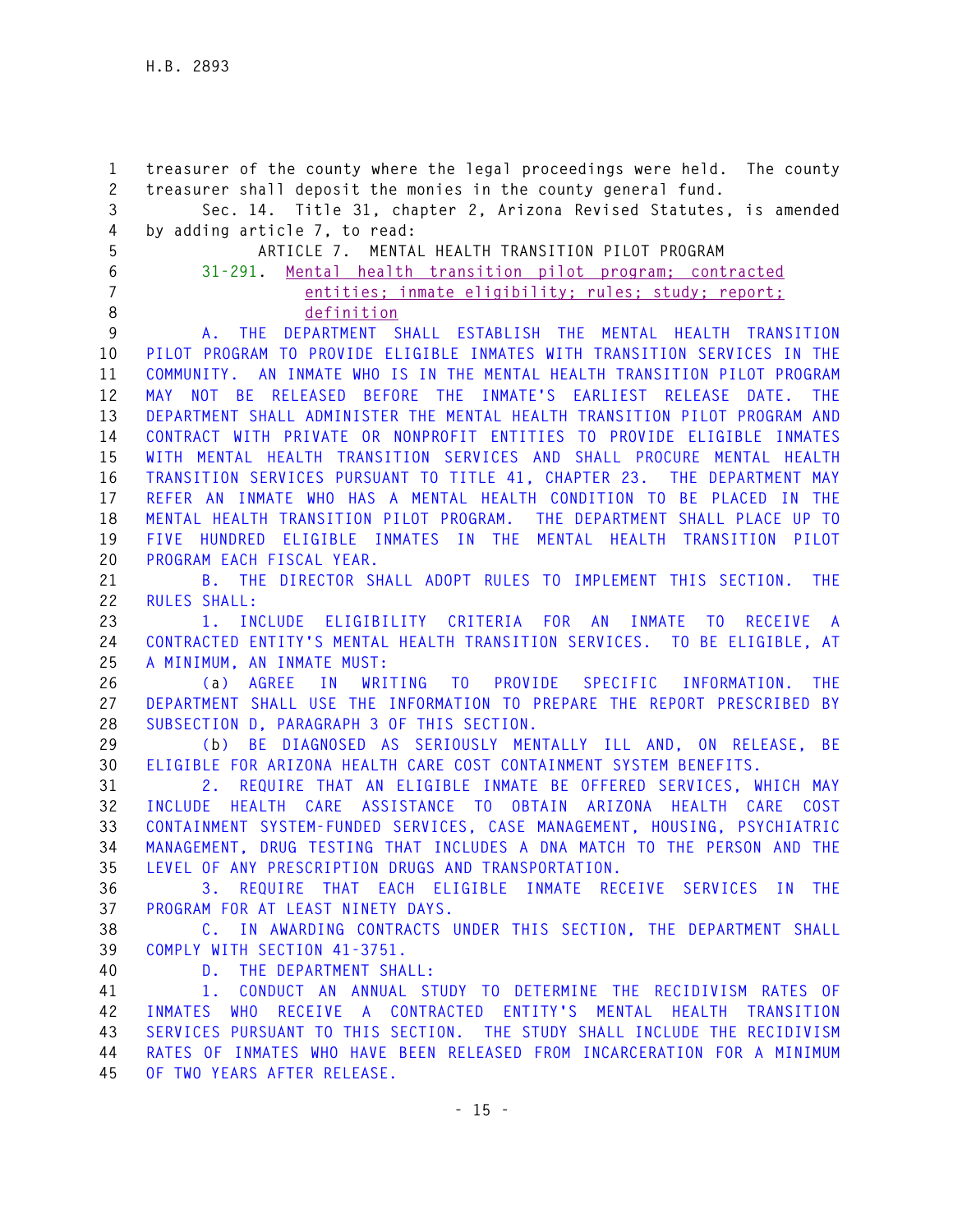**1 2. EVALUATE EACH INMATE AND PROVIDE THE INFORMATION TO THE 2 CONTRACTED ENTITY. 3 3. ON OR BEFORE DECEMBER 31 OF EACH YEAR, SUBMIT A WRITTEN REPORT 4 TO THE GOVERNOR, THE PRESIDENT OF THE SENATE, THE SPEAKER OF THE HOUSE OF 5 REPRESENTATIVES AND THE JOINT LEGISLATIVE BUDGET COMMITTEE AND PROVIDE A 6 COPY OF THIS REPORT TO THE SECRETARY OF STATE. THE REPORT MAY BE 7 SUBMITTED ELECTRONICALLY. THE REPORT SHALL CONTAIN THE FOLLOWING 8 INFORMATION: 9 (a) THE ONE-YEAR, TWO-YEAR AND THREE-YEAR RATES OF RETURN TO THE 10 DEPARTMENT'S CUSTODY FOR AN INMATE WHO RECEIVED SERVICES IN THE PROGRAM 11 COMPARED TO A RELEASED INMATE WITH A SERIOUSLY MENTALLY ILL DIAGNOSIS 12 DURING THE SAME PERIOD WHO DID NOT RECEIVE SERVICES IN THE PROGRAM. 13 (b) THE NUMBER OF INMATES WHO PARTICIPATED IN THE PROGRAM AT ANY 14 POINT DURING THE PREVIOUS FISCAL YEAR. 15 (c) THE NUMBER OF INMATES WHO COMPLETED NINETY DAYS OF SERVICES IN 16 THE PROGRAM DURING THE PREVIOUS FISCAL YEAR. 17 (d) THE NUMBER OF INMATES WHO WERE STILL ENROLLED IN THE PROGRAM ON 18 THE LAST DAY OF THE PREVIOUS FISCAL YEAR. 19 (e) THE NUMBER OF INMATES WHO WERE UNSUCCESSFULLY DISCHARGED FROM 20 THE PROGRAM DURING THE PREVIOUS FISCAL YEAR. 21 (f) THE NUMBER OF INMATES WHO WERE SUCCESSFULLY CONNECTED TO 22 ARIZONA HEALTH CARE COST CONTAINMENT SYSTEM SERVICES DURING THE PREVIOUS 23 FISCAL YEAR AS EVIDENCED BY THE INMATE BOTH COMPLETING AN INTAKE FOR 24 SERVICES AND USING THOSE SERVICES THROUGHOUT THE NINETY-DAY PERIOD OR 25 THROUGH THE END OF THE FISCAL YEAR, WHICHEVER OCCURS FIRST. 26 (g) OF THE INMATES WHO PARTICIPATED IN THE PROGRAM AT ANY POINT 27 DURING THE PREVIOUS FISCAL YEAR, THE NUMBER OF INMATES WHO USED ARIZONA 28 HEALTH CARE COST CONTAINMENT SYSTEM-FUNDED MENTAL HEALTH SERVICES, 29 SUBSTANCE ABUSE SERVICES, PSYCHIATRIC MANAGEMENT SERVICES, CASE MANAGEMENT 30 SERVICES AND TRANSPORTATION OR HOUSING SERVICES, OR BOTH. 31 4. PROVIDE INFORMATION ABOUT THE MENTAL HEALTH TRANSITION PILOT 32 PROGRAM TO EACH INMATE WHO HAS A MENTAL HEALTH CONDITION OR MENTAL HEALTH 33 CO-OCCURRING CONDITION AND WHO IS NOT SERVING A LIFE SENTENCE ON ADMISSION 34 TO PRISON AND TO EACH INMATE WHO IS POTENTIALLY ELIGIBLE FOR THE MENTAL 35 HEALTH TRANSITION PILOT PROGRAM NINE MONTHS BEFORE THE INMATE'S EARLIEST 36 RELEASE DATE. THE INFORMATION MUST INCLUDE ALL OF THE ADMISSION 37 REQUIREMENTS TO THE MENTAL HEALTH TRANSITION PILOT PROGRAM AND THE 38 DISQUALIFYING FACTORS UNDER THIS SECTION. 39 E. FOR THE PURPOSES OF THIS SECTION, "RECIDIVISM" MEANS 40 REINCARCERATION IN THE DEPARTMENT FOR ANY REASON. 41 Sec. 15. Delayed repeal 42 Title 31, chapter 2, article 7, Arizona Revised Statutes, as added 43 by this act, is repealed from and after June 30, 2026.**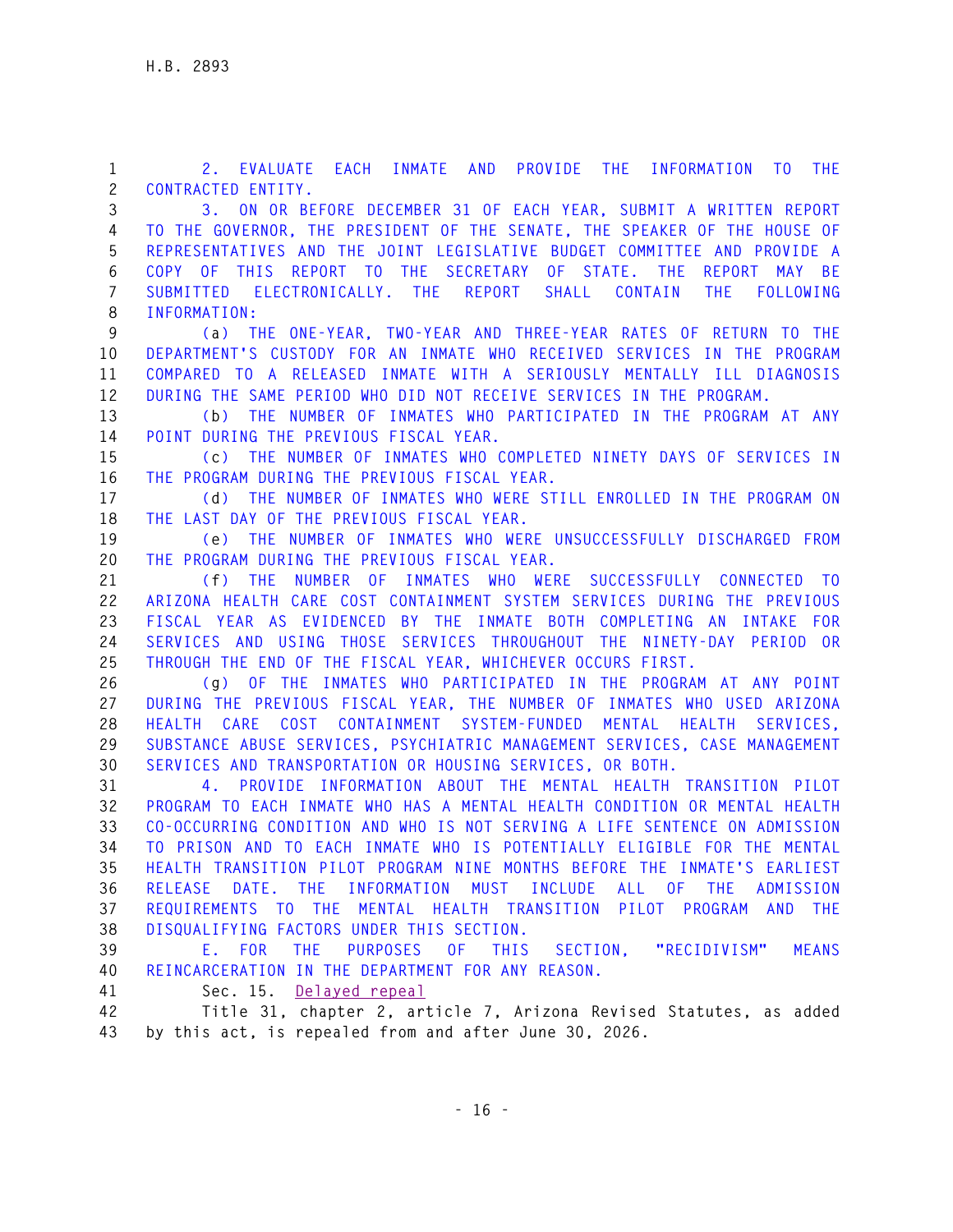**1 Sec. 16. Section 38-1117, Arizona Revised Statutes, as added by 2 Laws 2021, chapter 322, section 1, is amended to read: 3 38-1117. Law enforcement officer investigation and discipline 4 committee, board, agency, department, entity or 5 person; membership; qualifications; exceptions; 6 statewide concern 7 A. Notwithstanding any other law, ANY PERSON, OR at least 8 two-thirds of the voting membership of any government committee, board, 9 AGENCY, DEPARTMENT or entity, that investigates law enforcement officer 10 misconduct, that influences the conduct of or certifies law enforcement 11 officer misconduct investigations, that recommends disciplinary actions 12 for law enforcement officer misconduct or that imposes discipline for law 13 enforcement officer misconduct must be Arizona peace officer standards and 14 training board certified law enforcement officers who are of any rank and 15 who are from the same department or agency as the law enforcement officer 16 who is the subject of the investigation or disciplinary action. If the 17 committee, board, AGENCY, DEPARTMENT or entity consists of nonvoting 18 members, not more than one-third of the members may be nonvoting members.**  19 B. If  $\frac{1}{6}$  THE PERSON OR committee, board, AGENCY, DEPARTMENT or **20 entity does not meet the requirements prescribed in subsection A of this 21 section, a supervisor, a department or an agency head that supervises a 22 law enforcement officer may investigate and impose discipline for a law 23 enforcement officer's misconduct if the supervisor, department or agency 24 head acts independently of the PERSON, committee, board, AGENCY, 25 DEPARTMENT or entity. 26 C. This section does not apply to EITHER OF THE FOLLOWING: 27 1. A PERSON OR A governmental review committee, board, AGENCY, 28 DEPARTMENT or entity that ONLY REVIEWS THE ACTIONS DESCRIBED IN SUBSECTION 29 A OF THIS SECTION AND THAT does not determine the initial level of 30 discipline or have the authority to increase the severity of the 31 disciplinary action. 32 D. 2. The requirement prescribed in subsection A of this section 33 that members of the government committee, board or entity be from the same 34 department or agency does not apply to The Arizona peace officer standards 35 and training board. 36 D. THE LEGISLATURE FINDS THAT SETTING AND MAINTAINING STANDARDS OF 37 PROFESSIONALISM AND INTEGRITY OF LAW ENFORCEMENT OFFICERS IN THIS STATE 38 ARE OF STATEWIDE CONCERN. 39 Sec. 17. Section 38-1161, Arizona Revised Statutes, as added by 40 Laws 2021, chapter 338, section 1, is amended to read: 41 38-1161. Civilian review board members; required training; 42 statewide concern; exception; definition 43 A. Before a person becomes a member of a civilian review board that 44 reviews the actions of peace officers in this state, the person must 45 satisfactorily complete either:**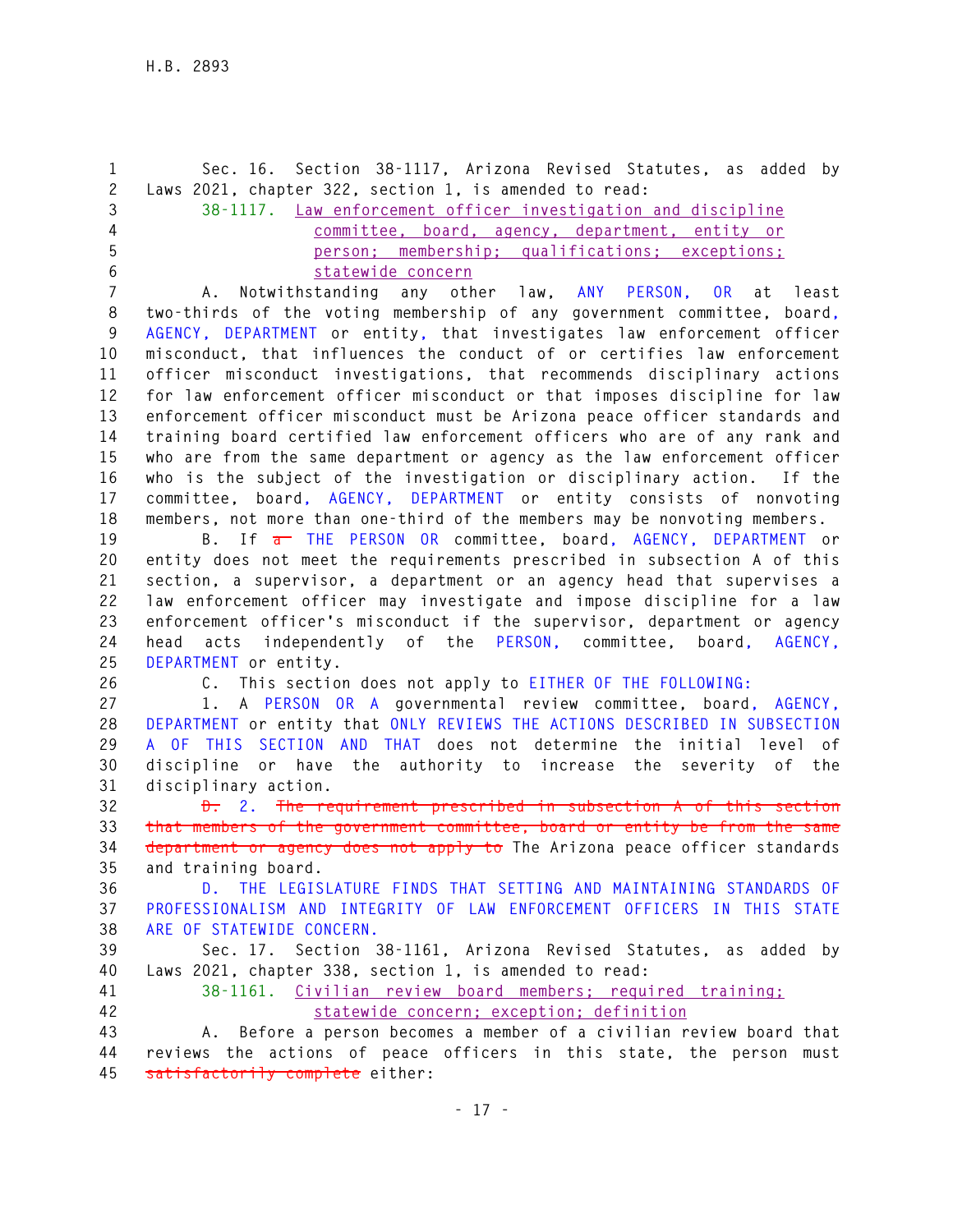**1 1. SATISFACTORILY COMPLETE EITHER: 2 (a) A community college police academy. 3 2. (b) A total of eighty hours of Arizona peace officer standards 4 and training board certified training in the following subjects: 5 (a) (i) Arizona law on use of force justification. 6 (b) (ii) Dynamics of use of force encounters. 7 (c) (iii) Dynamics of de-escalation. 8 (d) (iv) Body-worn camera capabilities and limitations. 9 (e) (v) In custody IN-CUSTODY deaths. 10 (f) (vi) Criminal and administrative investigations and 11 representative due process. 12 (g) (vii) Twenty hours of simulated event law enforcement 13 training, which shall count toward the eighty hours of training. 14 2. BE CURRENTLY, OR HAS PREVIOUSLY BEEN, CERTIFIED BY THE ARIZONA 15 PEACE OFFICER STANDARDS AND TRAINING BOARD. 16 B. Members currently serving on civilian review boards shall 17 complete the training required by this section within one year of AFTER 18 the effective date of this section. 19 C. THE LEGISLATURE FINDS THAT SETTING AND MAINTAINING STANDARDS OF 20 PROFESSIONALISM AND INTEGRITY OF PEACE OFFICERS IN THIS STATE ARE OF 21 STATEWIDE CONCERN. 22 D. THIS SECTION DOES NOT APPLY TO A MEMBER OF THE ARIZONA PEACE 23 OFFICER STANDARDS AND TRAINING BOARD. 24 C. E. For the purposes of this section, "civilian review board" 25 means a PERSON OR A committee, BOARD, AGENCY, DEPARTMENT OR ENTITY that is 26 comprised entirely or partially of civilian appointees and that does any 27 of the following: 28 1. Receives community complaints about the actions taken by 29 employees of a state or local law enforcement agency. 30 2. Reviews, monitors, audits or participates in internal 31 investigations of employees of state or local law enforcement agencies. 32 3. Recommends policy changes or disciplinary measures to state or 33 local law enforcement agencies regarding actions taken by an employee of 34 the agency. 35 4. Issues reports or information about actions taken by an employee 36 of a state or local law enforcement agency. 37 5. INVESTIGATES LAW ENFORCEMENT OFFICER CONDUCT OR MISCONDUCT, 38 INFLUENCES THE CONDUCT OF OR CERTIFIES LAW ENFORCEMENT OFFICER CONDUCT OR 39 MISCONDUCT INVESTIGATIONS, RECOMMENDS DISCIPLINARY ACTIONS FOR LAW 40 ENFORCEMENT OFFICER MISCONDUCT OR IMPOSES DISCIPLINE FOR LAW ENFORCEMENT 41 OFFICER MISCONDUCT. THIS PARAGRAPH DOES NOT APPLY TO A PERSON OR A 42 COMMITTEE, BOARD, AGENCY, DEPARTMENT OR ENTITY THAT ONLY REVIEWS THE 43 ACTIONS OF ANOTHER PERSON OR COMMITTEE, BOARD, AGENCY, DEPARTMENT OR 44 ENTITY AND DOES NOT DETERMINE THE INITIAL LEVEL OF DISCIPLINE OR HAVE THE 45 AUTHORITY TO INCREASE THE LEVEL OF DISCIPLINE.**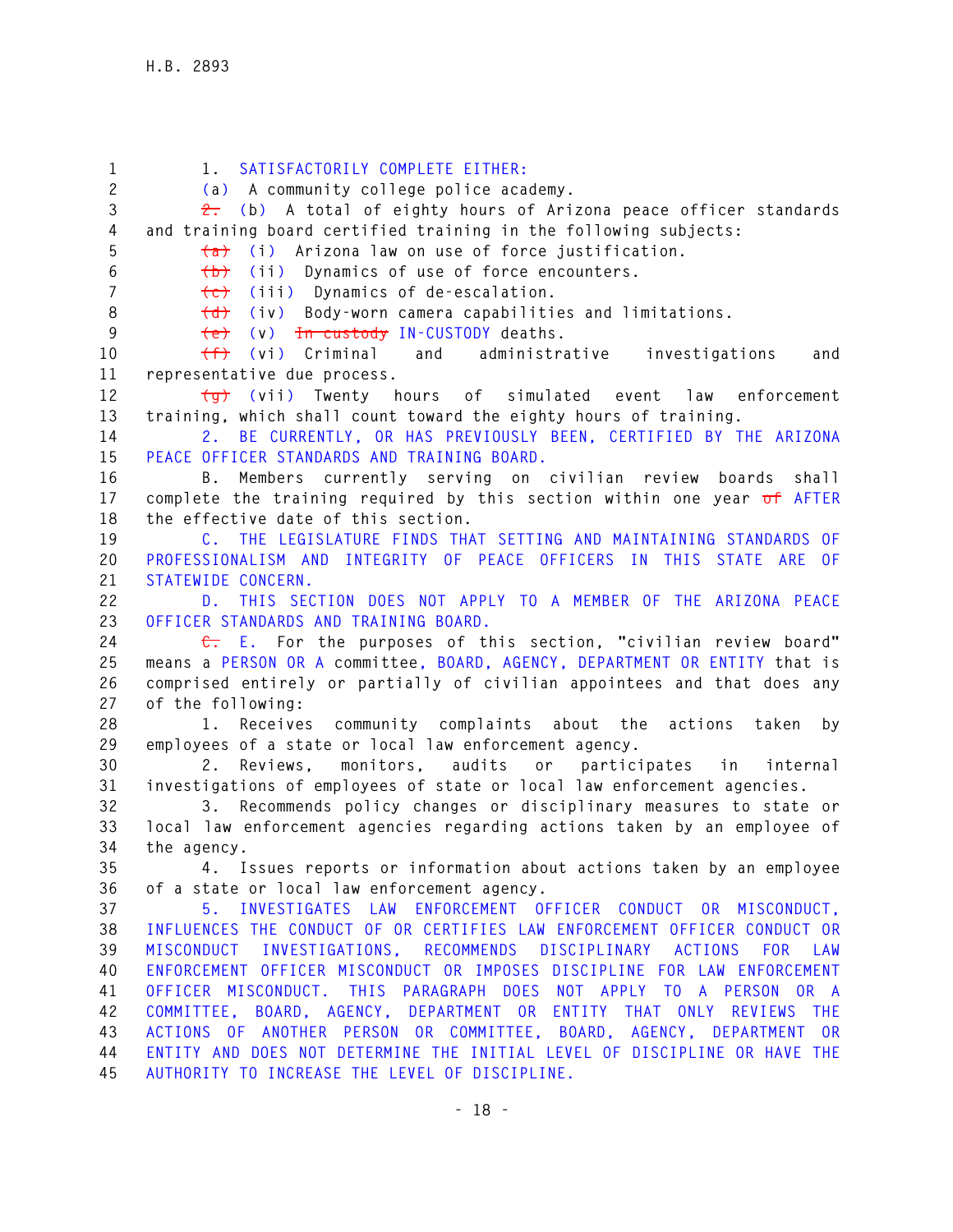| $\mathbf{1}$<br>$\mathbf{2}$ | Sec. 18. Section 41-194.01, Arizona Revised Statutes, is amended to<br>read:                                                                    |
|------------------------------|-------------------------------------------------------------------------------------------------------------------------------------------------|
| 3                            | 41-194.01. Violations of state law by counties, cities and                                                                                      |
| $\overline{\mathbf{4}}$      | towns; attorney general investigation; report;                                                                                                  |
| 5                            | withholding of state shared revenues; notice of                                                                                                 |
| 6                            | violation                                                                                                                                       |
| $\overline{7}$               | A. At the request of one or more members of the legislature, the                                                                                |
| $\, 8$                       | attorney general shall investigate any ordinance, regulation, order or                                                                          |
| 9                            | other official action adopted or taken by the governing body of a county,                                                                       |
| 10                           | city or town OR ANY WRITTEN POLICY, WRITTEN RULE OR WRITTEN REGULATION                                                                          |
| 11                           | ADOPTED BY ANY AGENCY, DEPARTMENT OR OTHER ENTITY OF THE COUNTY, CITY OR                                                                        |
| 12                           | TOWN that the member alleges violates state law or the Constitution of                                                                          |
| 13                           | Arizona.                                                                                                                                        |
| 14                           | The attorney general shall make a written report of findings and<br>В.                                                                          |
| 15                           | conclusions as a result of the investigation within thirty days after                                                                           |
| 16                           | receipt of the request and shall provide a copy of the report to the                                                                            |
| 17                           | governor, the president of the senate, the speaker of the house of                                                                              |
| 18                           | representatives, the member or members of the legislature making the                                                                            |
| 19                           | original request and the secretary of state. If the attorney general                                                                            |
| 20                           | concludes that the ordinance, regulation, order, WRITTEN POLICY, WRITTEN                                                                        |
| 21                           | RULE or other action under investigation:                                                                                                       |
| 22                           | 1. Violates any provision of state law or the Constitution of                                                                                   |
| 23                           | Arizona, the attorney general shall provide notice to the county, city or                                                                       |
| 24                           | town, by certified mail, of the violation and shall indicate that the                                                                           |
| 25                           | county, city or town has thirty days to resolve the violation.<br>If the                                                                        |
| 26                           | attorney general determines that the county, city or town has failed to                                                                         |
| 27                           | resolve the violation within thirty days, the attorney general shall:                                                                           |
| 28                           | (a) Notify the state treasurer who shall withhold and redistribute                                                                              |
| 29                           | state shared monies from the county, city or town as provided by section                                                                        |
| 30                           | 42-5029, subsection L and from the city or town as provided by section                                                                          |
| 31                           | 43-206, subsection F.                                                                                                                           |
| 32                           | (b) Continue to monitor the response of the governing body, and                                                                                 |
| 33                           | when the offending ordinance, regulation, order or action is repealed or                                                                        |
| 34                           | the violation is otherwise resolved, the attorney general shall notify:                                                                         |
| 35                           | (i) The governor, the president of the senate, the speaker of the                                                                               |
| 36                           | house of representatives and the member or members of the legislature                                                                           |
| 37                           | making the original request that the violation has been resolved.                                                                               |
| 38                           | (ii) The state treasurer to restore the distribution of state                                                                                   |
| 39                           | shared revenues to the county, city or town.                                                                                                    |
| 40                           | 2. May violate a provision of state law or the Constitution of                                                                                  |
| 41                           | Arizona, the attorney general shall file a special action in THE supreme                                                                        |
| 42                           | court to resolve the issue, and the supreme court shall give the action                                                                         |
| 43<br>44                     | precedence over all other cases. The court shall require the county, city<br>or town to post a bond equal to the amount of state shared revenue |
|                              |                                                                                                                                                 |
|                              |                                                                                                                                                 |
|                              | $-19 -$                                                                                                                                         |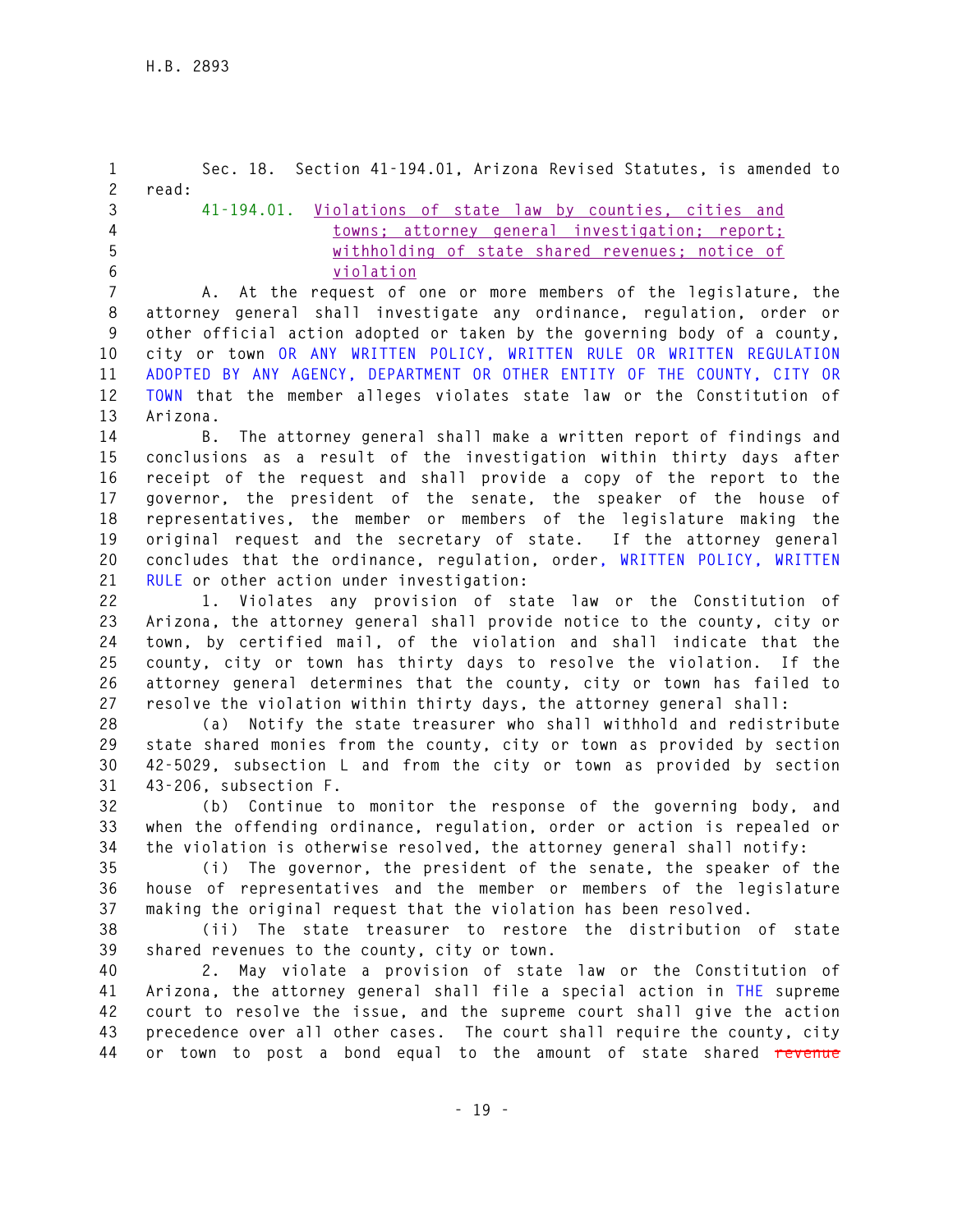**1 REVENUES paid to the county, city or town pursuant to section SECTIONS 2 42-5029 and 43-206 in the preceding six months.** 

**3 3. Does not violate any provision of state law or the Constitution 4 of Arizona, the attorney general shall take no further action pursuant to 5 this section.** 

**6 C. BEFORE A MEMBER OF THE LEGISLATURE MAY REQUEST AN INVESTIGATION 7 BY THE ATTORNEY GENERAL OF ANY WRITTEN POLICY, WRITTEN RULE OR WRITTEN 8 REGULATION ADOPTED BY ANY AGENCY, DEPARTMENT OR OTHER ENTITY OF A COUNTY, 9 CITY OR TOWN PURSUANT TO SUBSECTION A OF THIS SECTION, THE MEMBER OF THE 10 LEGISLATURE SHALL FIRST PROVIDE A WRITTEN NOTIFICATION OF THE ALLEGED 11 VIOLATION OF STATE LAW OR THE CONSTITUTION OF ARIZONA TO THE CHIEF 12 EXECUTIVE OFFICER OR GOVERNING BODY OF THE COUNTY, CITY OR TOWN. IF THE 13 COUNTY, CITY OR TOWN DOES NOT REPEAL OR OTHERWISE RESOLVE THE VIOLATION 14 WITHIN SIXTY DAYS AFTER RECEIVING THE NOTIFICATION, THE MEMBER OR MEMBERS 15 OF THE LEGISLATURE MAY REQUEST AN INVESTIGATION BY THE ATTORNEY GENERAL 16 PURSUANT TO THIS SECTION.**

**17 Sec. 19. Section 41-1733, Arizona Revised Statutes, is amended to 18 read:** 

- 
- **19 41-1733. School safety interoperability fund; school safety 20 pilot program; annual report**

**21 A. The public SCHOOL safety interoperability fund is established 22 consisting of monies appropriated to the fund by the legislature. The 23 department STATE TREASURER shall administer the fund. The fund is subject 24 to legislative appropriation. Monies in the fund SHALL BE DISTRIBUTED TO 25 THE SHERIFF OF A COUNTY THAT ESTABLISHES A SCHOOL SAFETY PILOT PROGRAM AND 26 may be used only for interoperable communication systems A SCHOOL SAFETY 27 PILOT PROGRAM THAT MEETS ALL OF THE FOLLOWING:** 

**28 1. ENCOMPASSES UP TO EIGHT HUNDRED SCHOOLS THAT ARE ACROSS THREE 29 DIFFERENT COUNTIES. ONE OF THE COUNTIES MUST HAVE A POPULATION THAT IS 30 MORE THAN THREE MILLION PERSONS AND THE OTHER TWO COUNTIES MUST EACH HAVE 31 A POPULATION THAT IS LESS THAN FIVE HUNDRED THOUSAND PERSONS.** 

**32 2. IN A SCHOOL SAFETY PILOT PROGRAM COUNTY, ENABLES THE DEPLOYMENT 33 OF A SECURE, MULTIMEDIA DATA COMMUNICATIONS SYSTEM TO A USER BASE 34 CONSISTING OF PUBLIC SAFETY AGENCIES AND PUBLIC SCHOOLS PROVIDING 35 INSTRUCTION IN ANY COMBINATION OF KINDERGARTEN PROGRAMS AND GRADES ONE 36 THROUGH TWELVE.** 

**37 3. PROVIDES A COMMUNICATIONS SOLUTION ENVIRONMENT THAT ALLOWS FOR:** 

**38 (a) IDENTIFYING SYSTEM USERS' IDENTITY, LOCATION AND OPERATIONAL 39 STATUS DURING AN INCIDENT.** 

**40 (b) SECURE TEXT MESSAGING AND FILE SHARING TO ALL USERS INVOLVED IN 41 AN INCIDENT.** 

**42 (c) SECURE SHARING OF COLLABORATIVE MAPS, BUILDING FLOOR PLANS AND 43 IMAGES BETWEEN SCHOOLS AND PUBLIC SAFETY AGENCIES.**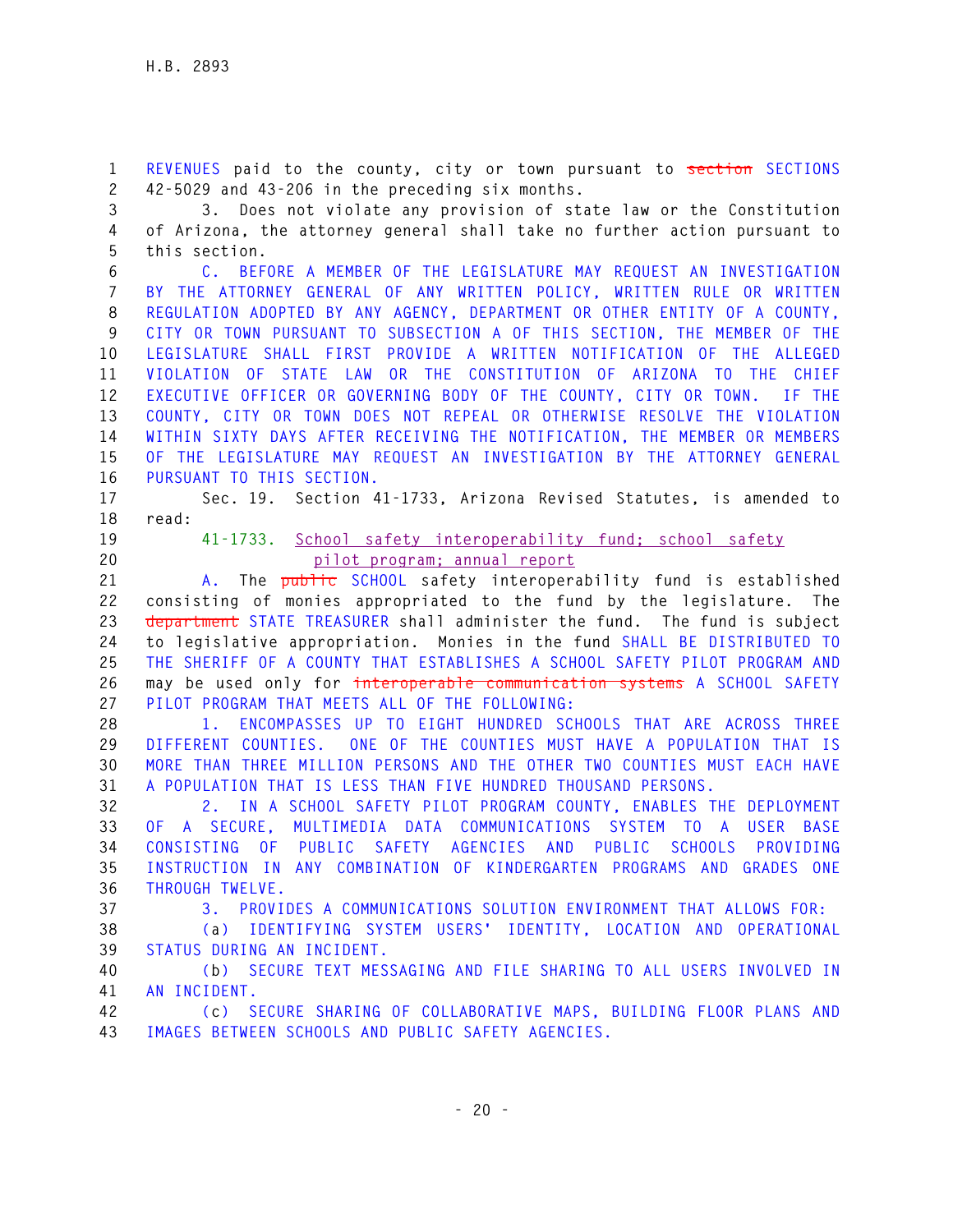**1 (d) INTEGRATING MANUALLY ACTIVATED PANIC ALARM SYSTEMS THAT, WHEN 2 ACTIVATED, ESTABLISH DIRECT COLLABORATION BETWEEN SCHOOLS AND PUBLIC 3 SAFETY AGENCIES. 4 (e) USING MULTIPLE FORMS OF REAL-TIME COMMUNICATIONS AND 5 INFORMATION COLLABORATION, INCLUDING VOICE AND FULL-MOTION VIDEO SHARING, 6 DURING AN INCIDENT. 7 4. IS CAPABLE OF BEING DEPLOYED TO END USERS ON EXISTING 8 COMMUNICATIONS ASSETS OWNED BY PARTICIPATING ENTITIES. 9 5. ALLOWS EACH PARTICIPATING ENTITY TO MAINTAIN DISCRETIONARY 10 REAL-TIME CONTROL OF ALL COMMUNICATIONS ASSETS OWNED OR OPERATED BY THE 11 ENTITY. 12 6. ENCRYPTS ALL MEDIA COMMUNICATIONS. 13 7. IS CERTIFIED UNDER THE UNITED STATES DEPARTMENT OF HOMELAND 14 SECURITY SAFETY ACT AS QUALIFIED ANTI-TERRORISM TECHNOLOGY. 15 8. IS COMPATIBLE WITH THE FEDERAL EMERGENCY MANAGEMENT AGENCY 16 INTEROPERABLE GATEWAY SYSTEM FOR DISASTER COMMUNICATIONS. 17 9. ENSURES STUDENT AND STAFF PRIVACY. 18 B. ON OR BEFORE NOVEMBER 1 OF EACH YEAR, THE SHERIFF OF A COUNTY 19 THAT HAS ESTABLISHED A SCHOOL SAFETY PILOT PROGRAM PURSUANT TO THIS 20 SECTION SHALL SUBMIT A REPORT TO THE JOINT LEGISLATIVE BUDGET COMMITTEE OF 21 ALL EXPENDITURES MADE FOR THE SCHOOL SAFETY PILOT PROGRAM IN THE PRECEDING 22 FISCAL YEAR. 23 Sec. 20. Title 41, chapter 12, article 2, Arizona Revised Statutes, 24 is amended by adding section 41-1734, to read: 25 41-1734. Video recordings; release; consent; redactions; 26 request requirements; fee 27 A. THE DEPARTMENT MAY RELEASE TO THE PUBLIC A COPY OF A VIDEO 28 RECORDING ONLY IF ONE OR MORE OF THE FOLLOWING APPLY: 29 1. ALL PERSONS OTHER THAN PEACE OFFICERS SHOWN IN THE VIDEO 30 RECORDING CONSENT TO THE RELEASE, OR ANY INFORMATION THAT MAY IDENTIFY 31 PERSONS SHOWN IN THE VIDEO HAS BEEN REDACTED. IF A PERSON SHOWN IN THE 32 VIDEO RECORDING IS DECEASED, THE PERSON'S PARENT, GUARDIAN, NEXT OF KIN OR 33 ESTATE MAY PROVIDE THE CONSENT. 34 2. THE DEPARTMENT IS THE CUSTODIAN OF THE VIDEO RECORDING AND 35 REASONABLY DETERMINES THAT THERE IS AN IMPORTANT PUBLIC PURPOSE FOR 36 RELEASING THE VIDEO RECORDING, INCLUDING A SITUATION IN WHICH THE VIDEO 37 RECORDING INVOLVES ANY OF THE FOLLOWING: 38 (a) A PERSON BEING ARRESTED FOR A MISDEMEANOR OR FELONY WITH A 39 SENTENCE THAT MAY RESULT IN INCARCERATION. 40 (b) ONE OR MORE PEACE OFFICERS USING PHYSICAL FORCE. 41 (c) AN ALLEGATION OF LAW ENFORCEMENT MISCONDUCT. 42 B. BEFORE THE DEPARTMENT RELEASES TO THE PUBLIC A COPY OF A VIDEO 43 RECORDING, THE DEPARTMENT SHALL REVIEW THE VIDEO RECORDING TO DETERMINE 44 WHETHER REDACTING OR WITHHOLDING THE VIDEO RECORDING IS APPROPRIATE. THE 45 DEPARTMENT:**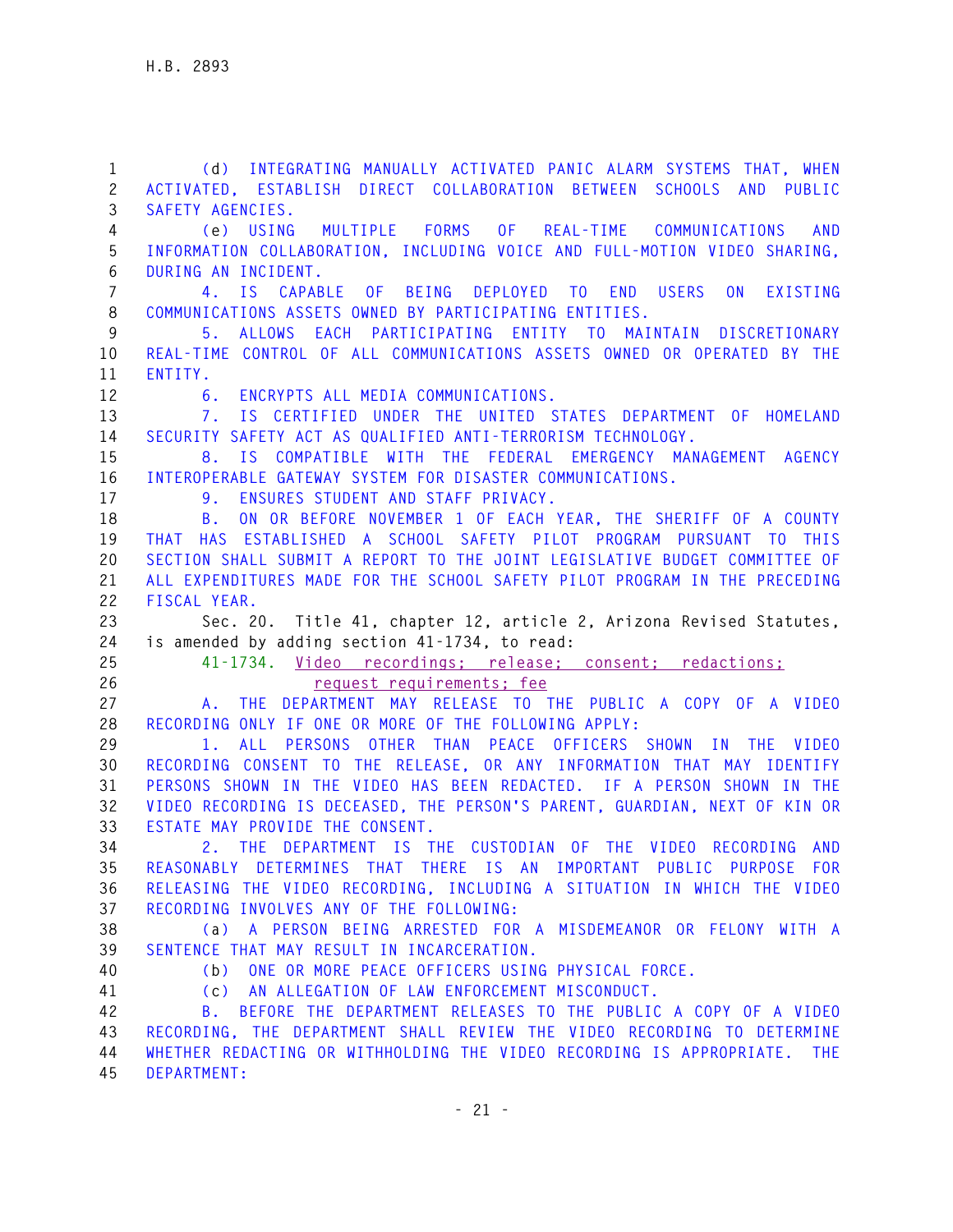**1 1. SHALL REDACT INFORMATION THAT MAY IDENTIFY PERSONS SHOWN IN THE 2 VIDEO RECORDING IF A REASONABLE EXPECTATION OF PRIVACY EXISTS UNLESS THE 3 DEPARTMENT OBTAINS THE CONSENT OF ALL PERSONS REQUIRED BY SUBSECTION A, 4 PARAGRAPH 1 OF THIS SECTION OR THE VIDEO RECORDING INVOLVES AN ARREST 5 DESCRIBED IN SUBSECTION A, PARAGRAPH 2, SUBDIVISION (a) OF THIS SECTION. 6 IF THE VIDEO RECORDING INVOLVES AN INCIDENT OCCURRING IN A PUBLIC PLACE, 7 THE DEPARTMENT IS NOT REQUIRED TO REDACT INFORMATION THAT MAY IDENTIFY 8 PERSONS WHO APPEAR IN THE VIDEO RECORDING ONLY INCIDENTALLY. 9 2. MAY WITHHOLD OR REDACT A VIDEO RECORDING IF THE DEPARTMENT 10 DETERMINES THAT THE VIDEO RECORDING IS A PUBLIC RECORD AND THAT PRIVACY, 11 CONFIDENTIALITY OR THE BEST INTERESTS OF THIS STATE OUTWEIGH RELEASING OR 12 DISCLOSING THE VIDEO RECORDING. 13 3. MAY WITHHOLD OR REDACT A VIDEO RECORDING IF WITHHOLDING OR 14 REDACTING THE VIDEO RECORDING IS NECESSARY TO PROTECT A VICTIM'S RIGHTS 15 GUARANTEED UNDER ARTICLE II, SECTION 2.1, CONSTITUTION OF ARIZONA. 16 C. NOTWITHSTANDING TITLE 39, CHAPTER 1, ARTICLE 2, THE DEPARTMENT 17 SHALL DENY A PERSON'S REQUEST FOR A COPY OF A VIDEO RECORDING IF THE 18 PERSON FAILS TO COMPLY WITH THE REQUIREMENTS OF THIS SECTION. THE 19 DEPARTMENT MAY NOT RELEASE A COPY OF THE VIDEO RECORDING UNLESS THE PERSON 20 SUBMITS A WRITTEN REQUEST THAT CONTAINS ALL OF THE FOLLOWING INFORMATION: 21 1. THE DATE AND APPROXIMATE TIME OF THE VIDEO RECORDING. 22 2. THE SPECIFIC LOCATION WHERE THE VIDEO RECORDING OCCURRED. 23 3. THE NAME OF ONE OR MORE PERSONS KNOWN TO BE A SUBJECT OF THE 24 VIDEO RECORDING. 25 D. A PERSON WHO MAKES A PUBLIC RECORDS REQUEST TO THE DEPARTMENT 26 FOR A VIDEO RECORDING BUT WHO FAILS TO PROVIDE ALL OF THE INFORMATION 27 REQUIRED IN SUBSECTION C OF THIS SECTION MAY SUBMIT A SUBSEQUENT REQUEST 28 FOR THE SAME VIDEO RECORDING BY PROVIDING ALL OF THE REQUIRED INFORMATION. 29 E. THE DEPARTMENT SHALL ESTABLISH A FEE THAT IS CHARGED TO A PERSON 30 WHO SUBMITS A REQUEST FOR A COPY OF A VIDEO RECORDING PURSUANT TO THIS 31 SECTION. THE DEPARTMENT MAY TAKE INTO CONSIDERATION THE FOLLOWING 32 INFORMATION WHEN DETERMINING THE AMOUNT OF THE FEE: 33 1. THE COST OF REVIEWING, MAKING A COPY OF AND, AS NECESSARY, 34 REDACTING THE VIDEO RECORDING. 35 2. THE HOURLY COMPENSATION OF A PUBLIC RECORDS EMPLOYEE. 36 3. ANY OTHER RELEVANT INFORMATION. 37 Sec. 21. Title 41, chapter 12, article 5, Arizona Revised Statutes, 38 is amended by adding section 41-1772, to read: 39 41-1772. Rapid DNA testing; definitions 40 A. THE DIRECTOR SHALL ADOPT RULES PURSUANT TO CHAPTER 6 OF THIS 41 TITLE PRESCRIBING PROCEDURES FOR ADMINISTERING RAPID DNA TESTING OF CRIME 42 SCENE DNA SAMPLES, INCLUDING: 43 1. PROCEDURES FOR APPROVING RAPID DNA TESTING DEVICES. 44 2. PROCEDURES FOR ENSURING THE ACCURACY OF RESULTS OBTAINED FROM 45 RAPID DNA TESTING DEVICES.**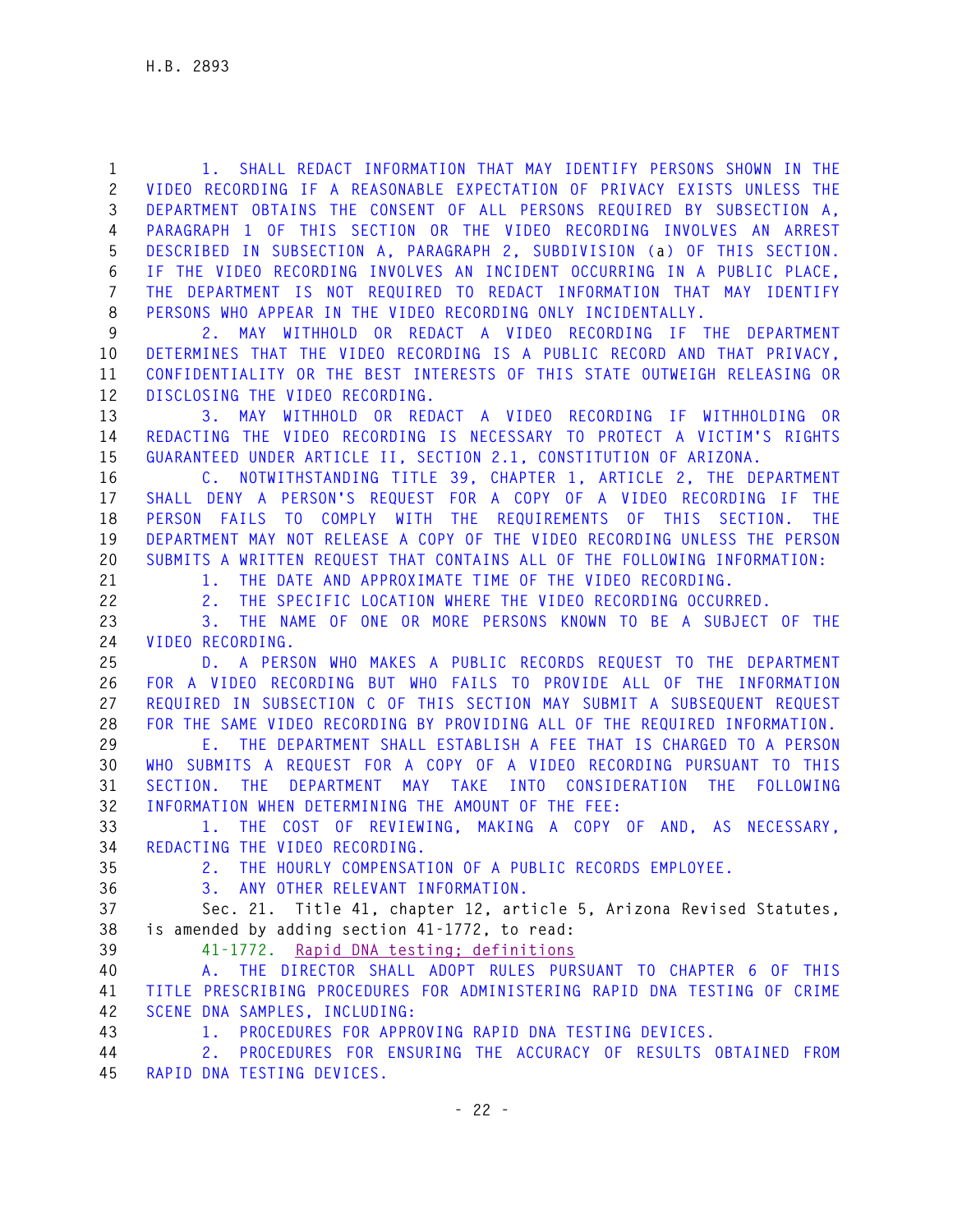**1 3. QUALIFICATIONS FOR PERSONS WHO CONDUCT RAPID DNA TESTING. 2 4. QUALIFICATIONS FOR PERSONS WHO INSTRUCT OTHERS ON ADMINISTERING 3 RAPID DNA TESTING. 4 B. FOR THE PURPOSES OF THIS SECTION: 5 1. "CRIME SCENE DNA SAMPLE" MEANS A DNA SAMPLE OF UNKNOWN ORIGIN 6 THAT IS ALLEGEDLY LEFT AT THE SCENE OF A CRIME DURING THE COMMISSION OF A 7 CRIME. 8 2. "RAPID DNA TESTING" MEANS A DNA ANALYSIS THAT IS COMPLETED 9 WITHIN FIVE CALENDAR DAYS AFTER COLLECTING THE DNA SAMPLE. 10 Sec. 22. Section 45-252, Arizona Revised Statutes, is amended to 11 read: 12 45-252. General adjudication; representation; superior court; 13 assignment to judge; personnel funding; petition 14 A. One or more water users upon ON a river system and source, the 15 water rights of which have not been previously adjudicated under this 16 article and administered by the director of water resources, or the THIS 17 state of Arizona upon ON the request of any state agency other than the 18 department of water resources may file a petition to have determined in a 19 general adjudication the nature, extent and relative priority of the water 20 rights of all persons in the river system and source. 21 B. The attorney general shall represent the THIS state of Arizona 22 in connection with all water claims asserted by this state. The director 23 shall be represented by legal counsel retained in accordance with section 24 45-104, subsection F. 25 C. The general adjudication shall be brought and maintained in the 26 superior court in the county in which the largest number of potential 27 claimants resides. The clerk of the court in which the petition is filed 28 shall notify the supreme court, and the supreme court shall be responsible 29 for assigning ASSIGN the general adjudication to a superior court judge 30 and appointing APPOINT a master and for consolidating SHALL CONSOLIDATE 31 the general adjudication with other pending general adjudications, if 32 appropriate. 33 D. THE SUPREME COURT MAY APPOINT ADDITIONAL PARALEGALS AND LAW 34 CLERKS FOR THE GENERAL ADJUDICATION. NOTWITHSTANDING SECTION 12-128, THE 35 SUPERIOR COURT JUDGE, MASTER, PARALEGAL AND LAW CLERK POSITIONS PRESCRIBED 36 IN THIS SUBSECTION AND SUBSECTION C OF THIS SECTION SHALL BE FULLY FUNDED 37 BY THIS STATE. 38 D. E. The petition for a general adjudication shall be captioned: 39 "In re the general adjudication of all rights to use water in the 40 \_\_\_\_\_\_\_\_\_\_\_\_ river system and source" and shall request that the court 41 determine the nature, extent and relative priority of the water rights of 42 all persons in the river system and source.**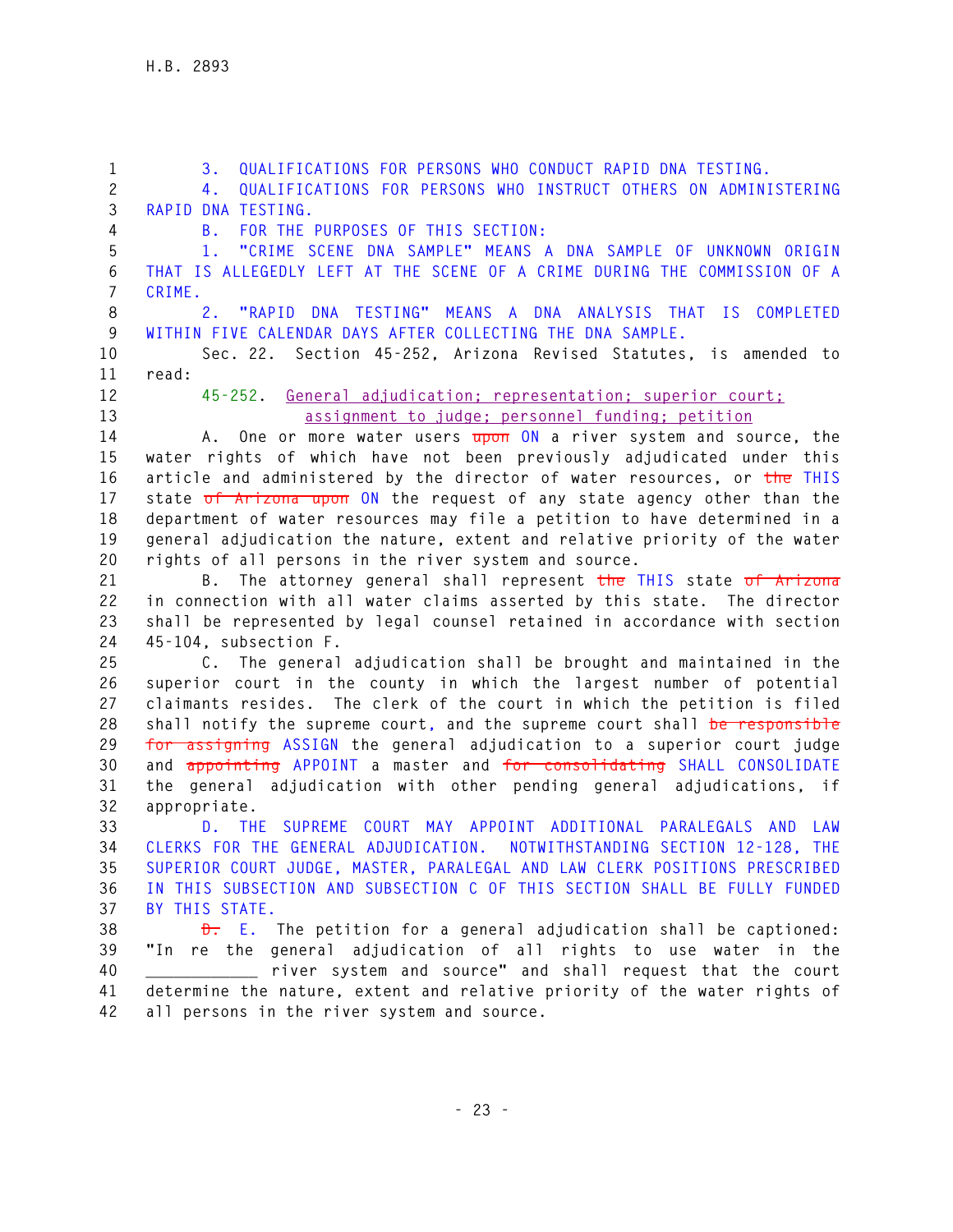**1 Sec. 23. Laws 2018, chapter 278, section 14, as amended by Laws 2 2019, chapter 268, section 6 and Laws 2020, chapter 51, section 4, is 3 amended to read: 4 Sec. 14. Department of emergency and military affairs; 5 military installation fund; fiscal years 6 2018-2019, 2019-2020, 2020-2021, 2021-2022, 7 2022-2023, 2023-2024, 2024-2025 and 2025-2026; 8 exemption 9 A. Notwithstanding section 26-262, Arizona Revised Statutes, the 10 department of emergency and military affairs may use up to \$1,250,000 in 11 the military installation fund established by section 26-262, Arizona 12 Revised Statutes, in OVER THE COMBINED fiscal years 2018-2019, 2019-2020, 13 2020-2021, and 2021-2022, 2022-2023, 2023-2024, 2024-2025 AND 2025-2026 to 14 construct a readiness center. 15 B. The appropriation made in subsection A of this section is exempt 16 from the provisions of section 35-190, Arizona Revised Statutes, relating 17 to the lapsing of appropriations until June 30, 2022 2026. 18 Sec. 24. Laws 2018, chapter 278, section 17 is amended to read: 19 Sec. 17. Supreme court; juvenile probation services fund; 20 alternative dispute resolution fund; drug 21 treatment and education fund; Arizona lengthy 22 trial fund; fiscal years 2018-2019, 2019-2020, 23 2020-2021 and 2021-2022 24 Notwithstanding sections 8-322, 12-135, 13-901.02 and 21-222, 25 Arizona Revised Statutes, in fiscal years 2018-2019, and 2019-2020, 26 2020-2021 AND 2021-2022, the supreme court may use up to \$3,150,000 27 \$2,600,000 over the combined fiscal years to design, implement and upgrade 28 a new appellate case management system. The total monies allocated by 29 this section may not exceed \$3,150,000 \$2,600,000. The supreme court may 30 use monies in any of the following funds for the purposes of the new 31 appellate case management system: 32 1. The juvenile probation services fund established by section 33 8-322, Arizona Revised Statutes. 34 2. The alternative dispute resolution fund established by section 35 12-135, Arizona Revised Statutes. 36 3. The drug treatment and education fund established by section 37 13-901.02, Arizona Revised Statutes. 38 4. The Arizona lengthy trial fund established by section 21-222, 39 Arizona Revised Statutes. 40 Sec. 25. State department of corrections; budget structure 41 Notwithstanding any other law, the state department of corrections 42 shall report actual fiscal year 2020-2021, estimated fiscal year 2021-2022 43 and requested fiscal year 2022-2023 expenditures in the same structure and 44 detail as the prior fiscal year when the department submits the fiscal 45 year 2022-2023 budget estimate pursuant to section 35-113, Arizona Revised**